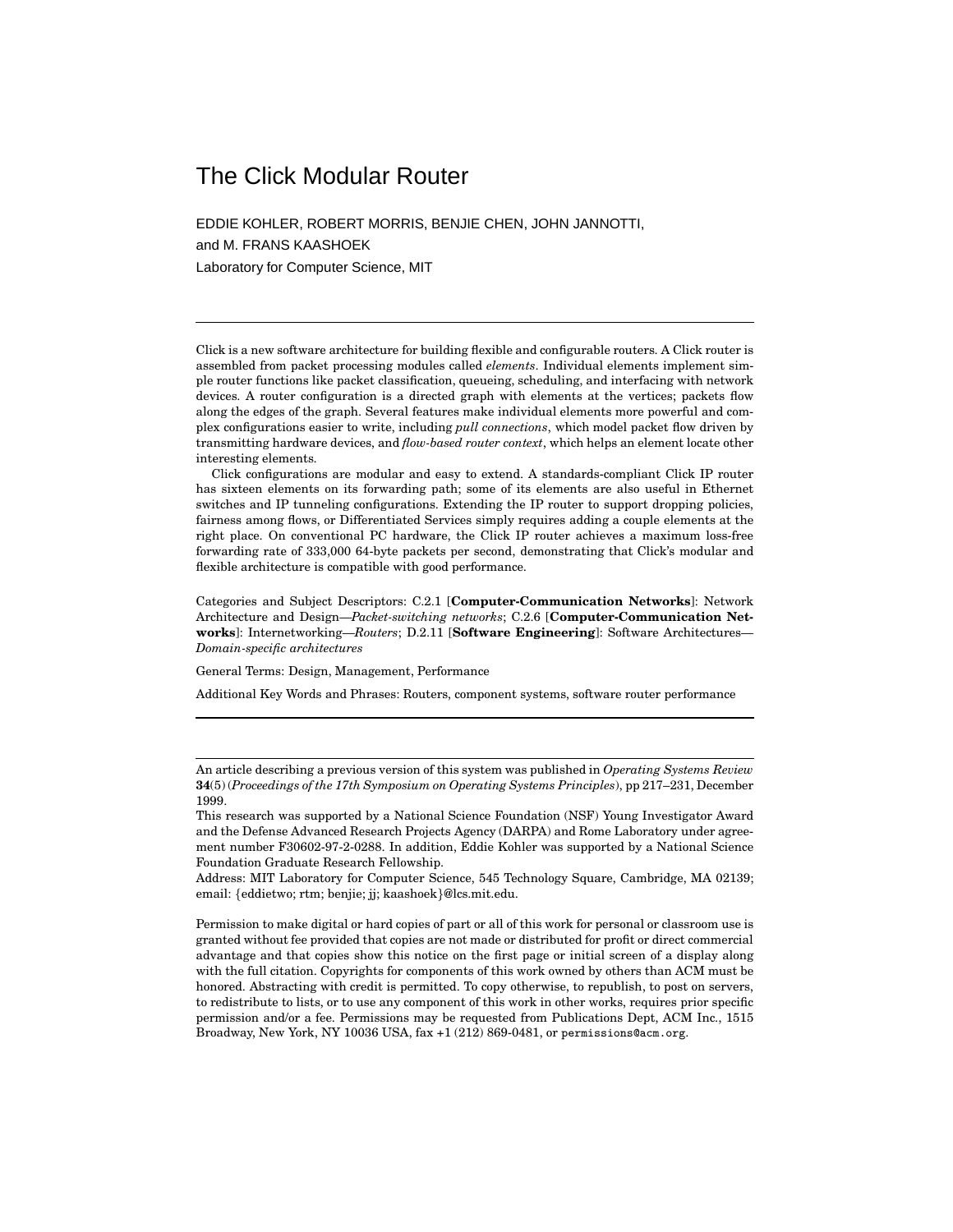### 1. INTRODUCTION

Routers are increasingly expected to do more than route packets. Boundary routers, which lie on the borders between organizations, must often prioritize traffic, translate network addresses, tunnel and filter packets, and act as firewalls, among other things. Furthermore, fundamental properties like packet dropping policies are still under active research [Floyd and Jacobson 1993; Lakshman et al. 1996; Cisco Corporation 1999], and initiatives like Differentiated Services [Blake et al. 1998] bring the need for flexibility close to the core of the Internet.

Unfortunately, most routers have closed, static, and inflexible designs. Network administrators may be able to turn router functions on or off, but they cannot easily specify or even identify the interactions of different functions. Furthermore, it is difficult for network administrators and third party software vendors to extend a router with new functions. Extensions require access to software interfaces in the forwarding path, but these often don't exist, don't exist at the right point, or aren't published.

This paper presents Click, a flexible, modular software architecture for creating routers. Click routers are built from fine-grained components; this supports fine-grained extensions throughout the forwarding path. The components are packet processing modules called *elements*. The basic element interface is narrow, consisting mostly of functions for initialization and packet handoff, but elements can extend it to support other functions (such as reporting queue lengths). To build a router configuration, the user chooses a collection of elements and connects them into a directed graph. The graph's edges, which are called *connections*, represent possible paths for packet handoff. To extend a configuration, the user can write new elements or compose existing elements in new ways, much as UNIX allows one to build complex applications directly or by composing simpler ones using pipes.

Several aspects of the Click architecture were directly inspired by properties of routers. First, packet handoff along a connection may be initiated by either the source end (*push processing*) or the destination end (*pull processing*). This cleanly models most router packet flow patterns, and pull processing makes it possible to write composable packet schedulers. Second, the *flow-based router context* mechanism lets an element automatically locate other elements on which it depends; it is based on the observation that relevant elements are often connected by the flow of packets. These features make individual elements more powerful and configurations easier to write. For example, in Section 4.2, we present an element that can implement four variants of the Random Early Detection dropping policy [Floyd and Jacobson 1993] depending on its context in the router: RED, RED over multiple queues, weighted RED, or drop-fromfront RED. This would be difficult or impossible to achieve in previous modular networking systems.

We have implemented Click on general-purposePC hardware as an extension to the Linux kernel. A modular Click IP router configuration has a maximum loss-free forwarding rate of 333,000 64-byte packets per second on a 700 MHz Pentium III. This is roughly four times the rate for a standard Linux router on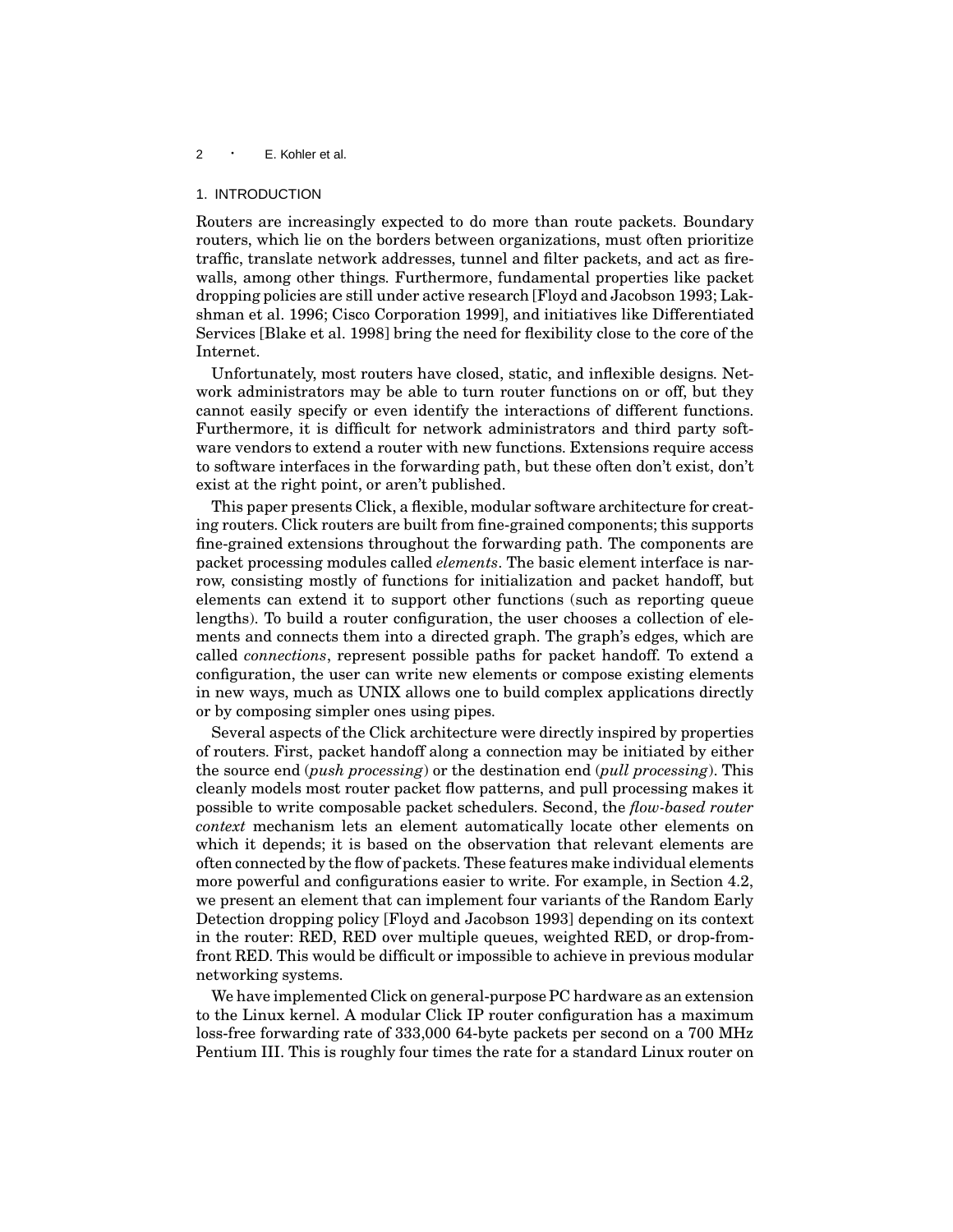the same hardware, mostly due to device handling improvements inspired by previous work [Mogul and Ramakrishnan 1997; Druschel et al. 1994]. It is also slightly more than the rate for a modified Linux router that uses our network device extensions, demonstrating that Click's modularity and flexibility comes at an acceptable cost.

In the rest of this paper, we describe Click's architecture in detail, including the language used to describe configurations (Section 2), then present a standards-compliant Click IP router (Section 3) and some router extensions (Section 4). After summarizing Click's kernel environment(Section 5) and evaluating its performance (Section 6), we describe related work (Section 7) and summarize our conclusions (Section 8).

# 2. ARCHITECTURE

A Click *element* represents a unit of router processing. An element represents a conceptually simple computation, such as decrementing an IP packet's timeto-live field, rather than a large, complex computation, such as IP routing. A Click router configuration is a directed graph with elements at the vertices. An edge, or *connection*, between two elements represents a possible path for packet transfer. Every action performed by a Click router's software is encapsulated in an element, from device handling and routing table lookups to queueing and counting packets. The user determines what a Click router does by choosing the elements to be used and the connections among them. Inside a running router, each element is a C++ object that may maintain private state. Connections are represented as pointers to element objects, and passing a packet along a connection is implemented as a single virtual function call.

The most important properties of an element are:

- —**Element class.** Each element belongs to one element class. This specifies the code that should be executed when the element processes a packet, as well as the element's initialization procedure and data layout.
- —**Ports.** An element can have any number of input and output ports. Every connection goes from an output port on one element to an input port on another. Different ports can have different semantics; for example, second output ports are often used to emit erroneous packets.
- —**Configurationstring.** The optional configuration string contains additional arguments that are passed to the element at router initialization time. Many element classes use these arguments to set per-element state and fine-tune their behavior.
- —**Method interfaces.** Each element supports one or more method interfaces. Every element supports the simple packet-transfer interface, but elements can create and export arbitrary additional interfaces; for example, a queue might export an interface that reports its length. Elements communicate at run time through these interfaces, which can contain both methods and data.

Figure 1 shows how we diagram these properties for a sample element, *Tee(2)*. '*Tee*' is the element class; a *Tee* copies each packet received on its single input port, sending one copy to each output port. Configuration strings are enclosed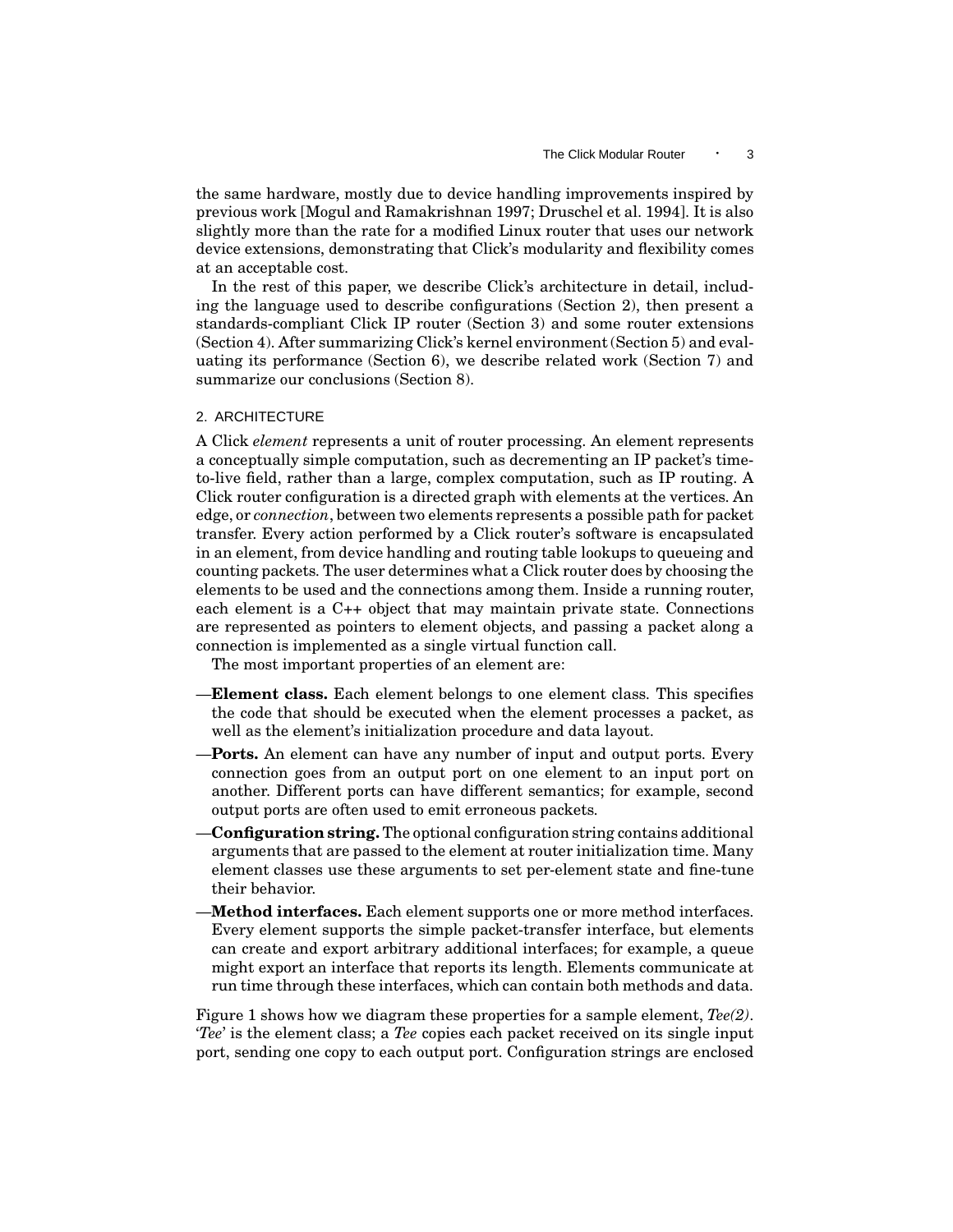

Fig. 1. A sample element. Triangular ports are inputs and rectangular ports are outputs.



Fig. 2. A router configuration that throws away all packets.

in parentheses; the '*2*' in '*Tee(2)*' is interpreted by *Tee* as a request for two outputs. Method interfaces are not shown explicitly, as they are implied by the element class. Figure 2 shows several elements connected into a simple router that counts incoming packets, then throws them all away.

#### 2.1 Push and Pull Connections

Click supports two kinds of connections, *push* and *pull*. On a push connection, packets start at the source element and are passed downstream to the destination element. This corresponds to the way packets move through most software routers. On a pull connection, in contrast, the destination element initiates packet transfer: it asks the source element to return a packet, or a null pointer if no packet is available. This is the dual of a push connection. (Clark called pull connections *upcalls* [Clark 1985].) Each of these forms of packet transfer is implemented by one virtual function call.

The processing type of a connection—whether it is push or pull—is determined by the ports at its endpoints. Each port in a running router is either push or pull; connections between two push ports are push, and connections between two pull ports are pull. Connections between a push port and a pull port are illegal. Elements set their ports' types as the router is initialized. They may also create *agnostic ports*, which behave as push when connected to push ports and pull when connected to pull ports. When a router is initialized, the system propagates constraints until every agnostic port has been assigned to either push or pull.<sup>1</sup> In our configuration diagrams, black ports are push and white ports are pull; agnostic ports are shown as push or pull ports with a double outline. Figure 3 shows how push and pull work in a simple router.

Push processing is appropriate when unsolicited packets arrive at a Click router—for example, when packets arrive from a device. The router must handle such packets as they arrive, if only to queue them for later consideration. Pull processing is appropriate when the Click router needs to control the timing of packet processing. For example, a router may transmit a packet only when the transmitting device is ready. In Click, transmitting devices are elements

 $1$ The simplest way of creating an agnostic port causes each packet handoff to that port to take two virtual function calls rather than one. The first calls a general push or pull method, which is a wrapper that calls the element's "agnostic" method.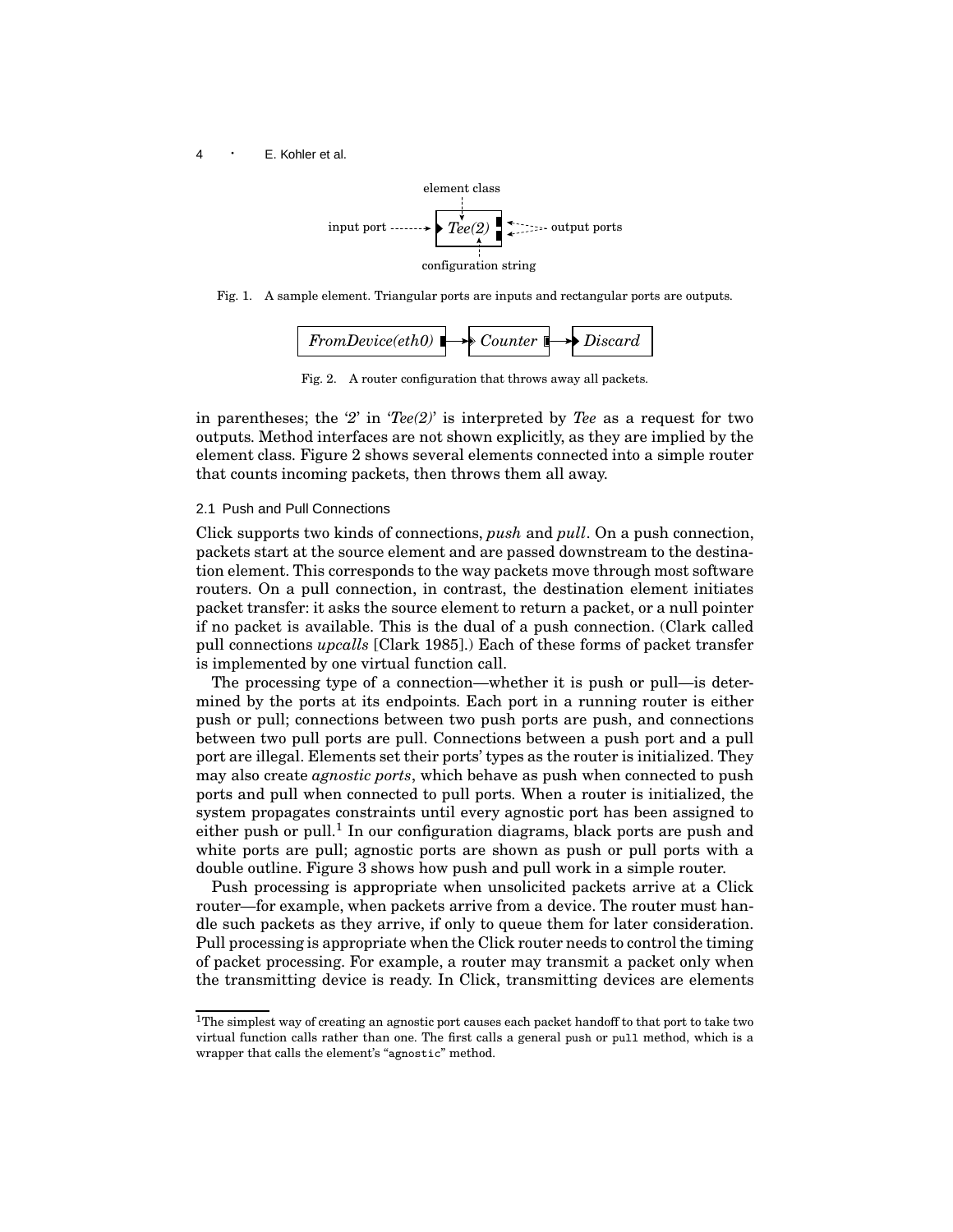

Fig. 3. Push and pull control flow. This diagram shows functions called as a packet moves through a simple router; time moves downwards. The central element is a *Queue*. During the push, control flow moves forward through the element graph starting at the receiving device; during the pull, control flow moves backward through the graph, starting at the transmitting device. The packet p always moves forward.



Fig. 4. Some push and pull violations. The top configuration has four errors: (1) *FromDevice*'s push output connects to *ToDevice*'s pull input; (2) more than one connection to *FromDevice*'s push output; (3) more than one connection to *ToDevice*'s pull input; and (4) an agnostic element, *Counter*, in a mixed push/pull context. The bottom configuration, which includes a *Queue*, is legal. In a properly configured router, the port colors on either end of each connection will match.

with one pull input; they therefore initiate packet transfer, and can ask for packets only when they are ready.

Pull processing also models the scheduling decision inherent in choosing the next packet to send. A Click packet scheduler is simply an element with one pull output and multiple pull inputs. Such an element responds to a pull request by choosing one of its inputs, making a pull request to that input, and returning the packet it receives. (If it receives a null pointer, it will generally try another input.) These elements make only local decisions: different scheduling behaviors correspond to different algorithms for choosing an input. Thus, they are easily composable. Section 4.1 discusses this further.

The following properties hold for all correctly configured routers: Push outputs must be connected to push inputs, and pull outputs must be connected to pull inputs. Each agnostic port must be used as push or pull exclusively. Furthermore, if packets arriving on an agnostic input might be emitted immediately on one of that element's agnostic outputs, then both input and output must be used in the same way (either push or pull). Finally, push outputs and pull inputs must be connected exactly once. This ensures that each packet transfer request—either pushing to an output port or pulling from an input port—is along a unique connection. These properties are automatically checked by the system during router initialization. Figure 4 demonstrates some property violations.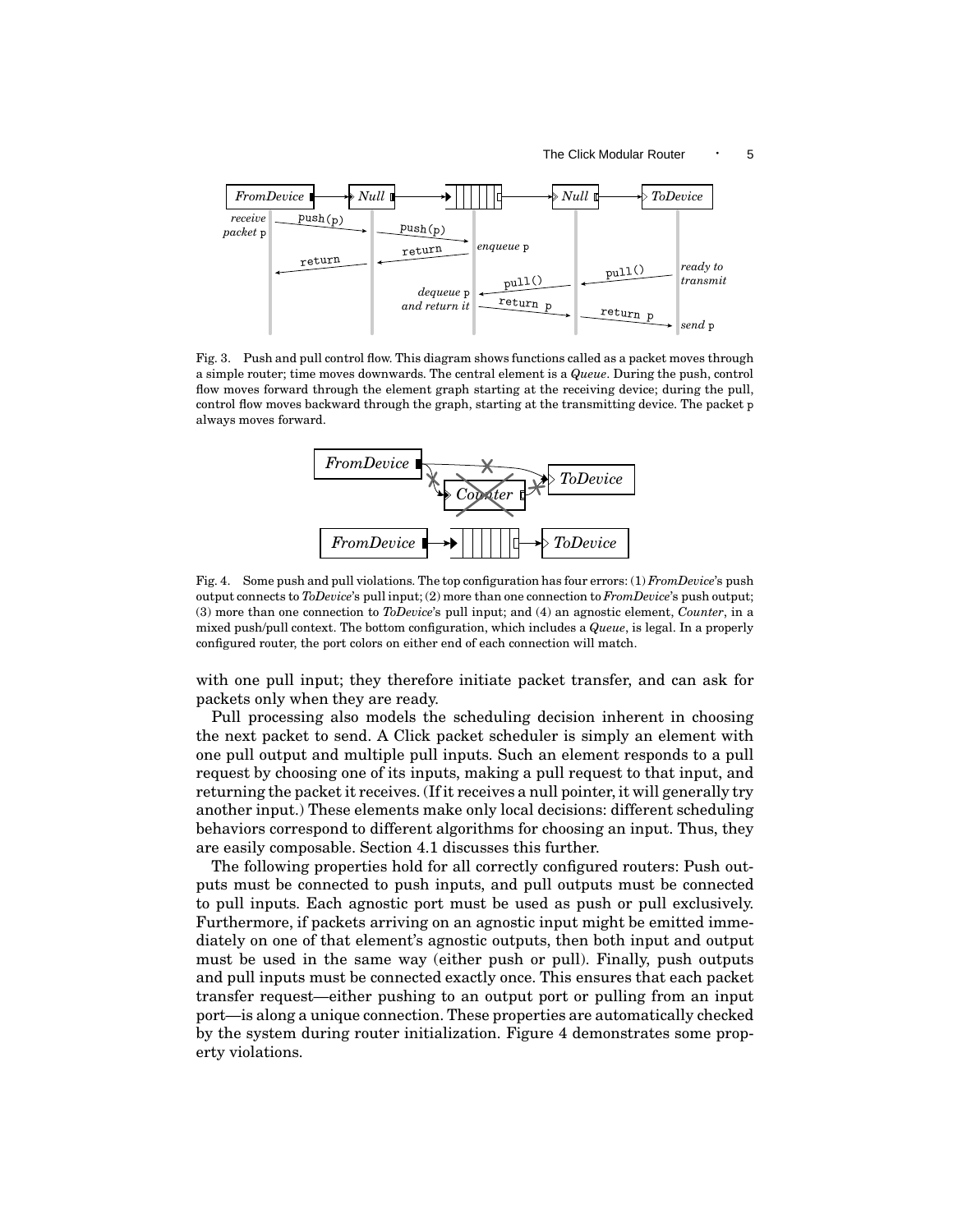These properties are designed to catch intuitively invalid configurations. For example, the connection in Figure 4 from *FromDevice* to *ToDevice* is illegal because *FromDevice*'s output is push while *ToDevice*'s input is pull. But this connection is intuitively illegal, since it would mean that *ToDevice* might receive packets when it was not ready to send them. The *Queue* element, which converts from push to pull, also provides the temporary packet storage this configuration requires.

# 2.2 Packet Storage

Click elements do not have implicit queues on their input and output ports, or the associated performance and complexity costs. Instead, queues in Click are explicit objects, implemented by a separate *Queue* element. This gives the router designer explicit control over an important router property, namely how packets are stored. It also enables valuable configurations that are difficult to arrange otherwise—for example, a single queue feeding multiple devices, or a queue feeding a traffic shaper on the way to a device. Explicit queues necessitate both push and pull connections. A *Queue* has a push input port and a pull output port; the input port responds to pushed packets by enqueueing them, and the output port responds to pull requests by dequeueing packets and returning them.

# 2.3 CPU Scheduling

Click schedules the router's CPU with a task queue; the router's driver is a loop that processes the task queue one element at a time. (The task queue is currently scheduled with the flexible and lightweight stride scheduling algorithm [Waldspurger and Weihl 1995].) Each task is simply an element that would like special access to CPU time. Thus, the element is Click's unit of CPU scheduling as well as its unit of packet processing. A task can initiate an arbitrary sequence of push and pull requests. However, most elements are never placed on the task queue; they are implicitly scheduled when their push or pull methods are called. An element should be on the task queue if it frequently initiates push or pull requests without receiving a corresponding request. This includes device elements—for example, *FromDevice* initiates a push request when it receives a packet from a device—as well as elements that ship packets between *Queue*s inside the router configuration.

Another task structure handles timer events. Each element can have any number of active timers, where each timer calls an arbitrary method when it fires.

Click currently runs in a single thread. Thus, any packet transfer method (push or pull) must return to its caller before another task can begin. The router will continue to process each pushed packet, following it from element to element along a path in the router graph, until it is explicitly stored or dropped (and similarly for pull requests). Therefore, the placement of *Queue*s in a configuration graph determines how CPU scheduling may be performed. For example, if *Queue*s are late in the graph, the router commits to a lot of processing on each input packet before processing the next input packet specifically, it commits to the processing required to push the packet to a *Queue*.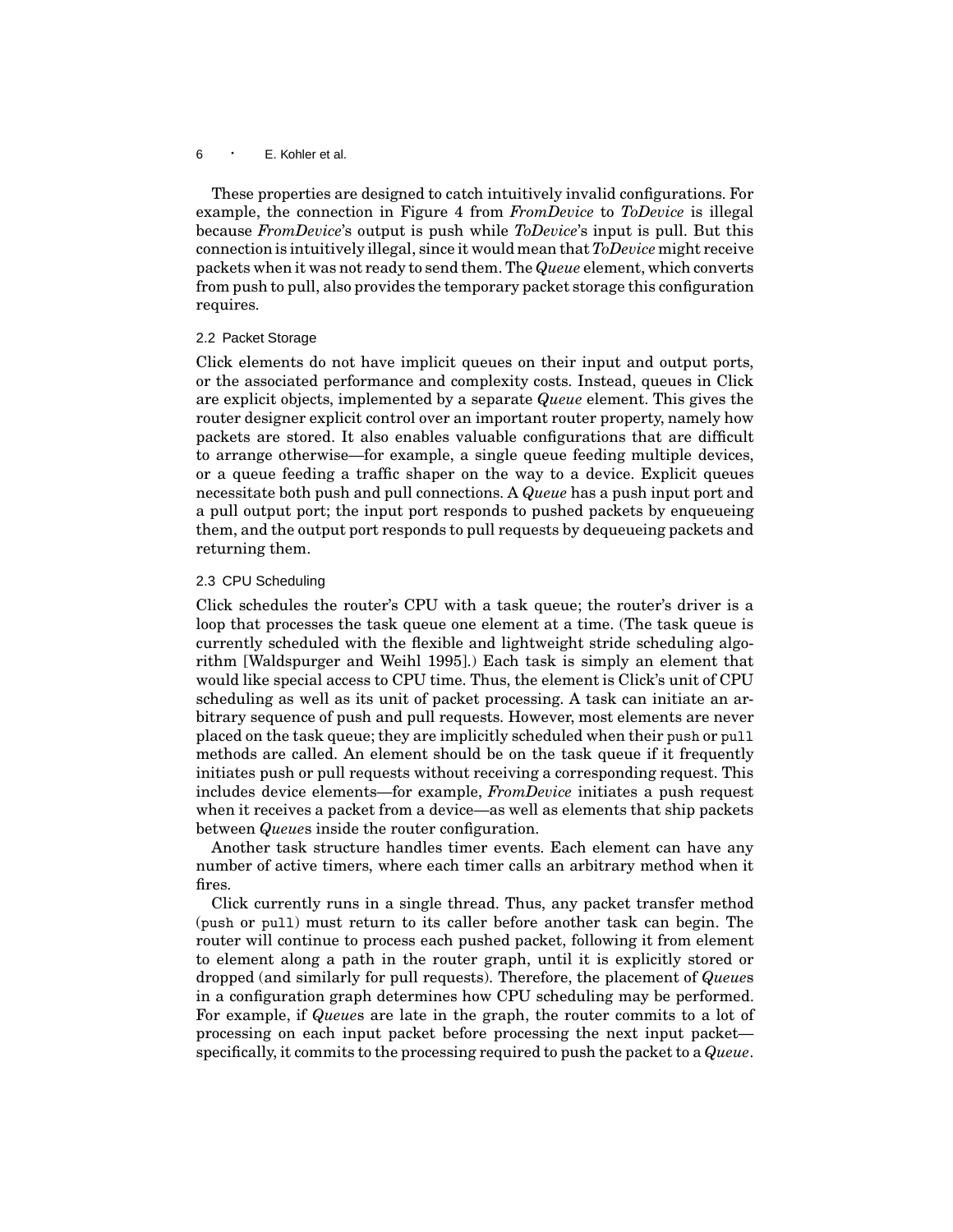

Fig. 5. Flow-based router context. A packet starting at *RED* and stopping at the first *Queue* it encountered might pass through any of the grey elements.

#### 2.4 Flow-Based Router Context

If an element *A* wants to use a method interface of another element *B*, it must first locate *B*. Connections solve this problem for packet transfer, but not for other method interface interactions. Instead, *A* can refer to *B* by name (for example, *A*'s configuration string could contain the string "*B*"), or it can use an automatic mechanism called *flow-based router context*.

Flow-based router context describes where packets starting at a given element might end up after several transfers, or where packets arriving at that element might have originated. This generalizes connections, which specify where a packet might travel in exactly one transfer. In practical terms, elements may ask the system questions such as "If I were to emit a packet on my second output, where might it go?"; the answer is computed using flow-based router context. The element may restrict this question by method interface; when searching for *Queue*s, it might ask "If I were to emit a packet on my second output, which *Queue*s might it encounter?" It may further restrict the answer to the closest method interfaces: "If I were to emit a packet on my second output, and it stopped at the first *Queue* it encountered, where might it stop?" This occupies a useful middle ground between purely local information (connections) and purely global information (the entire router). It can be more robust than naming elements explicitly, since it automatically adapts to changes in the router configuration. It also captures a fundamental router property: if two elements interact, then packets can usually pass from one to the other.

For example, each *Queue* exports its current length using a method interface. Elements such as *RED* (a dropping policy element described further in Section 4.2) are interested in this information, but before finding a *Queue*'s length, *RED* must find the correct *Queue*. It can do so with flow-based router context. Figure 5 shows the router context downstream of *RED*. Every element in the figure is downstream of *RED*, but only the grey elements are found if the search stops at the closest *Queue*s. Thus, *RED*'s flow-based router context search will return the two grey *Queue*s.

Flow-based router context is calculated by a simple data-flow algorithm that is robust in the presence of cycles in the configuration graph. Elements generally ask for flow-based router context once, at router initialization time, and save its results for quick reference as the router runs. Any element that uses flow-based router context must be prepared to handle zero, one, two, or more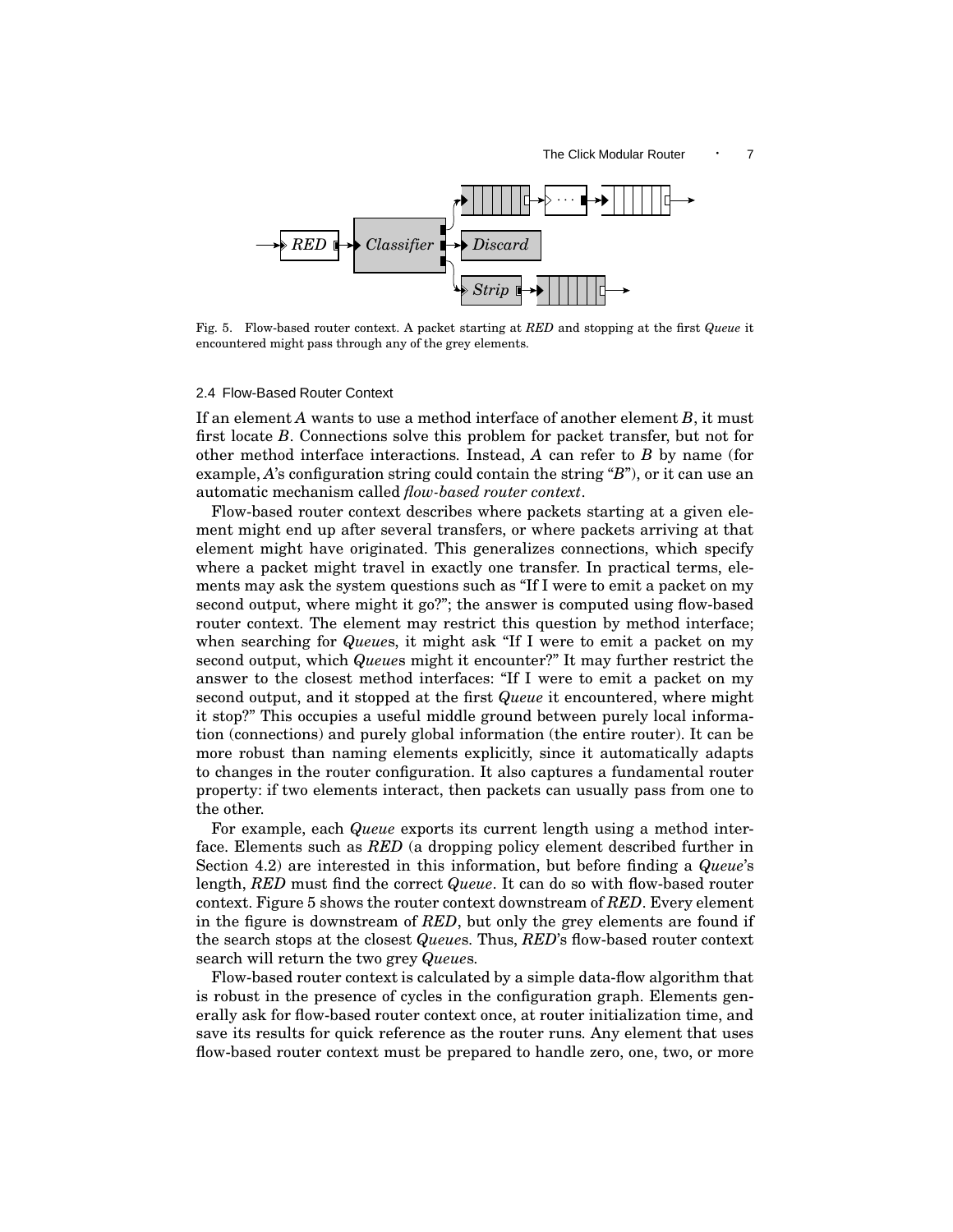```
// Declare three elements . . .
src :: FromDevice(eth0);
ctr :: Counter;
sink :: Discard;
// . . . and connect them together
src -> ctr;
ctr -> sink;
// Alternate definition using syntactic sugar
FromDevice(eth0) -> Counter -> Discard;
```
Fig. 6. Two Click-language definitions for the trivial router of Figure 2.

result elements, possibly by reporting an error if there are too many or too few results. Section 4.2 demonstrates the flexibility benefits of supporting variable numbers of results.

# 2.5 Language

Click configurations are written in a simple language with two important constructs: *declarations* create elements, and *connections* say how they should be connected. Its syntax is easy enough to learn from an example; Figure 6 uses it to define a trivial router.

The language contains an abstraction mechanism called *compound elements* that lets users define their own element classes. A compound element is a router configuration fragment that behaves like an element class. A user could define a compound element consisting of a *Queue* followed by a *Shaper*, and call the resulting element class *ShapedQueue*; the rest of the configuration could then use *ShapedQueue* as if it were a primitive Click element class. Compound elements can have multiple ports with arbitrary push/pull characteristics. At initialization time, each use of a compound element is compiled into the corresponding collection of simple elements.

The language is wholly declarative: it specifies what elements to create and how they should be connected, not how to process packets procedurally. This makes configurations easy to manipulate—processing a language file loses no information, and there is a canonical language file for any configuration. Router manipulation tools can take advantage of these properties to optimize router configurations off line or prove simple properties about them.

Language extensions are generally implemented through special element classes rather than new syntactic constructs. For example, the language has no special syntax for specifying CPU scheduling priorities. Instead, the user writes this information in the configuration strings of one or more *ScheduleInfo* elements. These elements have no input or output ports, and packets do not pass through them; they are used only at initialization time, for the data in their configuration strings. This design keeps the language clean and simplifies tool maintenance.

# 2.6 Installing Configurations

There are currently two drivers that can run Click router configurations, a Linux in-kernel driver and a user-level driver that communicates with the net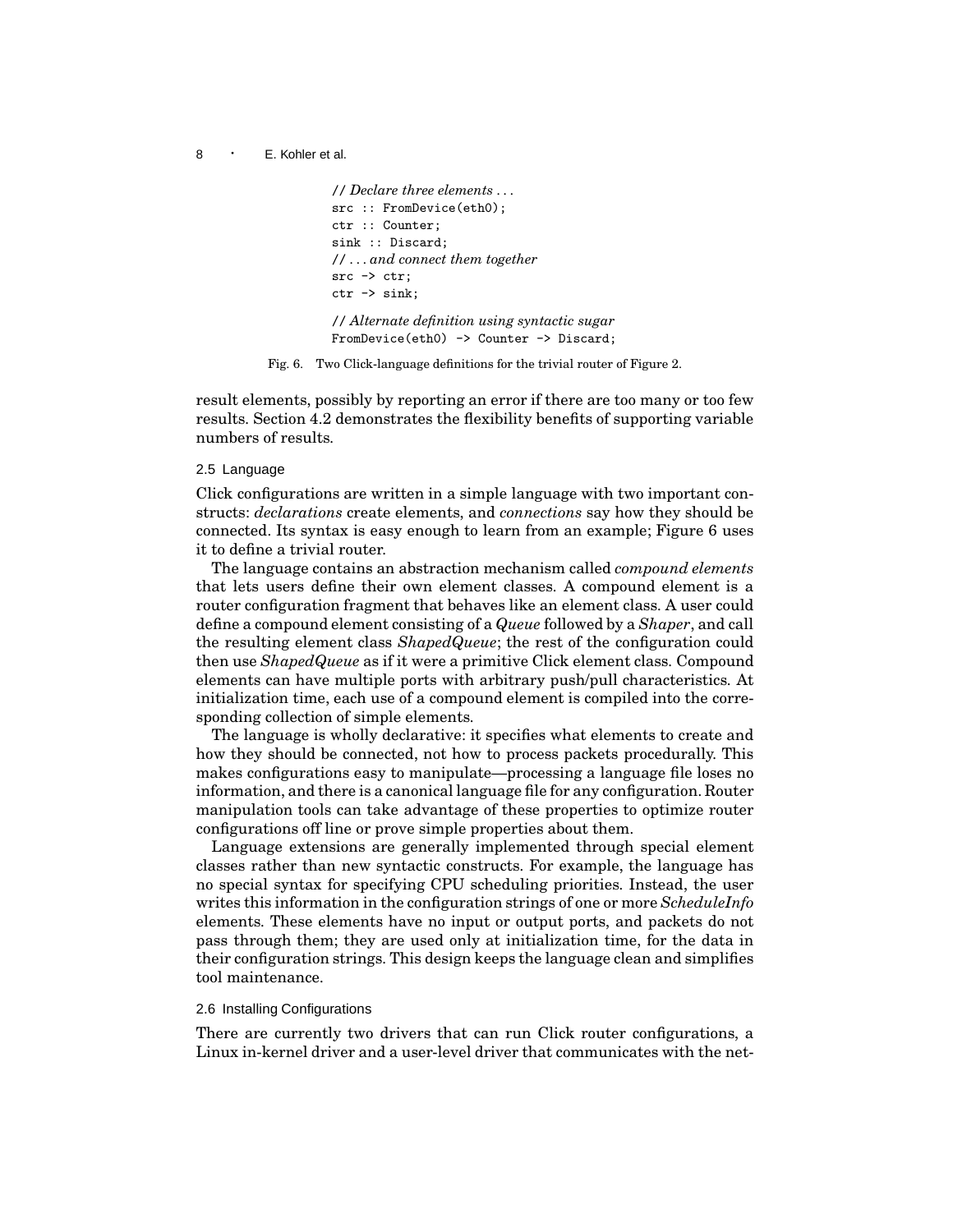work using Berkeley packet filters [McCanne and Jacobson 1993] or a similar packet socket mechanism. The user-level driver is most useful for profiling and debugging, while the in-kernel driver is good for production work. The rest of this paper concentrates on the in-kernel driver.

To install a Click router configuration, the user passes a Click-language file to the kernel driver. The driver then parses the file, checks it for errors, initializes every element, and puts the router on line. It breaks the initialization process into stages, allowing cyclic configurations without forcing any particular initialization order. In the early stages, elements set object variables, add and remove ports, and specify whether those ports are push or pull. In later stages, they query flow-based router context, place themselves on the task queue, and attach to Linux kernel structures.

Installing a new configuration normally destroys any old configuration; for instance, any packets stored in old queues are dropped. This starts the new configuration from a predictable empty state. However, Click supports two techniques for changing a configuration without losing information:

- —**Handlers.** Each element can easily install any number of *handlers*, which are access points for user interaction. They appear to the user as files in Linux's /proc file system; for example, a count handler belonging to an element named c would be accessible in the file /proc/click/c/count. One of c's methods is called when the user reads or writes this file. This lightweight mechanism is most appropriate for modifications local to an element, such as changing a maximum queue length. A Click routing table element, for example, would likely provide add\_route and del\_route handlers as access points for user-level routing protocol implementations. Handlers are also useful for exporting statistics and other element information.
- —**Hot swapping.** Some configuration changes, such as adding new elements, are more complex than handlers can support. In these cases, the user can write a new configuration file and install it with a hot-swapping option. This will only install the new configuration if it initializes correctly—if there are any errors, the old configuration will continue routing packets without a break. Also, if the new configuration is correct, it will atomically take the old configuration's state before being placed on line; for example, any enqueued packets are moved into the new configuration. This happens only with element classes that explicitly support it, and can be prevented by giving the new elements different names than the old ones.

Finally, element class definitions can be dynamically added to and removed from the Click kernel driver; combined with hot swapping, this makes Click an interesting platform for active networking.

# 2.7 Element Implementation

Each Click element class corresponds to a subclass of the C++ class Element, which has about 20 virtual functions. Element provides reasonable default implementations for many of these, so most subclasses must override just six of them or less. Only three virtual functions are used during router operation, namely push, pull, and run\_scheduled (used by the task scheduler); the others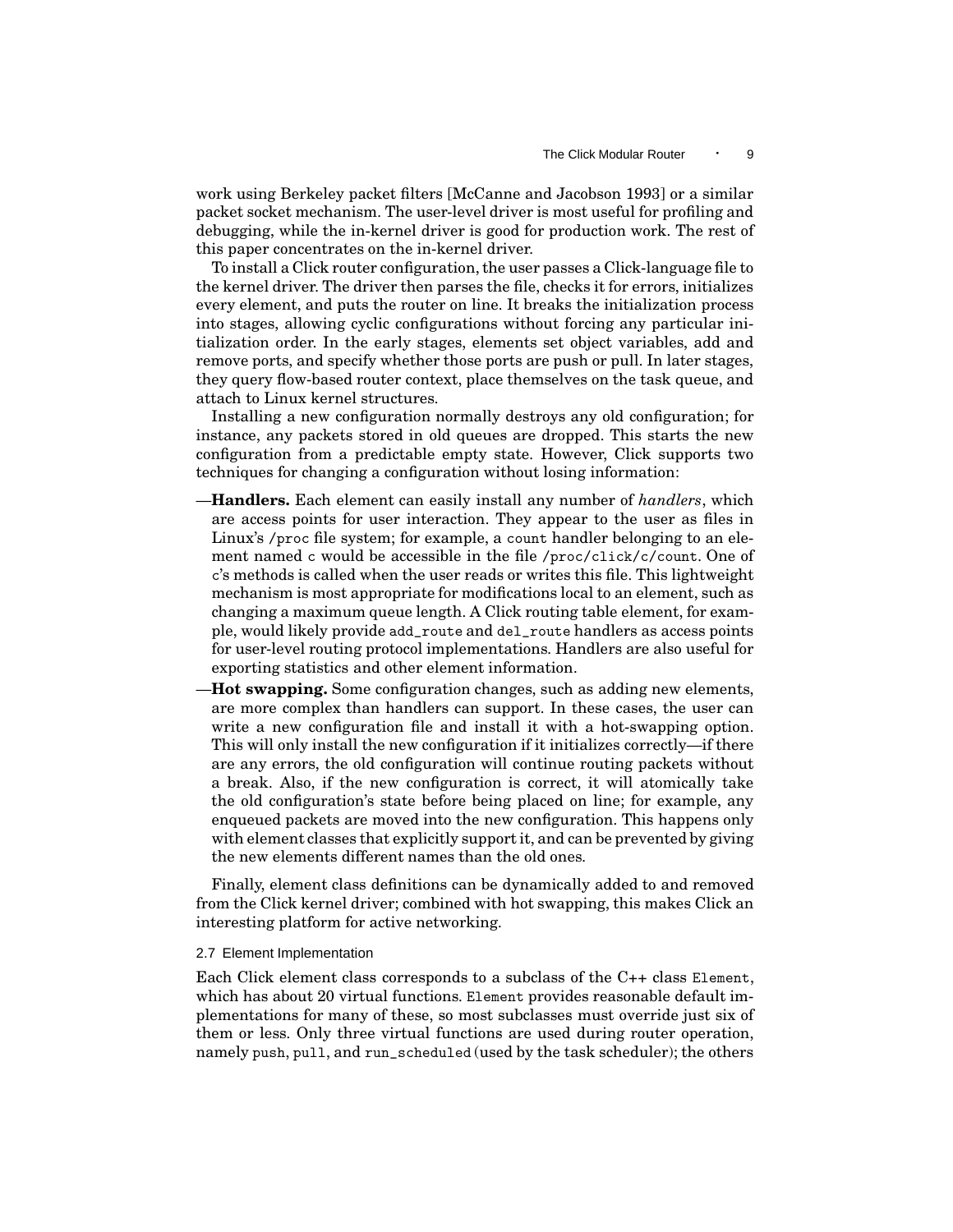```
10 · E. Kohler et al.
   class NullElement: public Element { public:
     NullElement() \{ add\_input(); add\_output(); \}const char *class_name() const { return "Null"; }
     NullElement *clone() const { return new NullElement; }
     const char *processing() const { return AGNOSTIC; }
     void push(int port, Packet *p) { output(0).push(p); }
     Packet *pull(int port) { return input(0).pull(); }
   };
```

```
Fig. 7. The complete implementation of a do-nothing element: Null passes packets from its single
input to its single output unchanged.
```
are used for identification, push and pull specification, configuration, initialization, and statistics.

Subclasses of Element are easy to write, so we expect that users will easily write new element classes as needed. In fact, the complete implementation of a simple working element class takes less than 10 lines of code; see Figure 7. Most elements define functions for configuration string parsing and initialization in addition to those in Figure 7, and take about 120 lines of code. When linked with 100 common elements, the Linux kernel driver contains roughly 14,000 lines of core and library source code and 19,000 lines of element source code (not counting comments); this compiles to about 341,000 bytes of i386 instructions, most of which are used only at router initialization time. A simple element's push or pull function compiles into a few dozen i386 instructions.

#### 2.8 Element Design and Architectural Limitations

A Click user will generally prefer fine-grained elements, which have simple specifications, to coarse-grained elements with more complex specifications. For IP routing, for example, a collection of small elements is preferable to a single element, since the collection of small elements supports arbitrary extensions and modifications via configuration graph manipulation. However, small elements are not appropriate for all problems, since Click's main organizational principle is packet flow. Coarse-grained elements are required when control or data flow doesn't match the flow of packets. For example, complex protocol processing often requires a coarse-grained element; a routing protocol like BGP does not naturally break into parts among which packets flow.

A conventional router contains shared structures that don't participate in packet forwarding, such as routing tables, network statistics, and so forth. In Click, these structures are more naturally incorporated into the packet forwarding path. Routing tables, such as the IP routing table and the ARP cache, are encapsulated by elements that make routing decisions, and statistics are localized inside the elements responsible for collecting them. Of course, these elements can export a method interface so other elements can access the structures.

Several other modular networking systems are built around an abstraction that represents individual network flows [Hutchinson and Peterson 1991; Mosberger and Peterson 1996]. These systems automatically create and destroy modules as network flows are encountered. This is a fast, limited form of con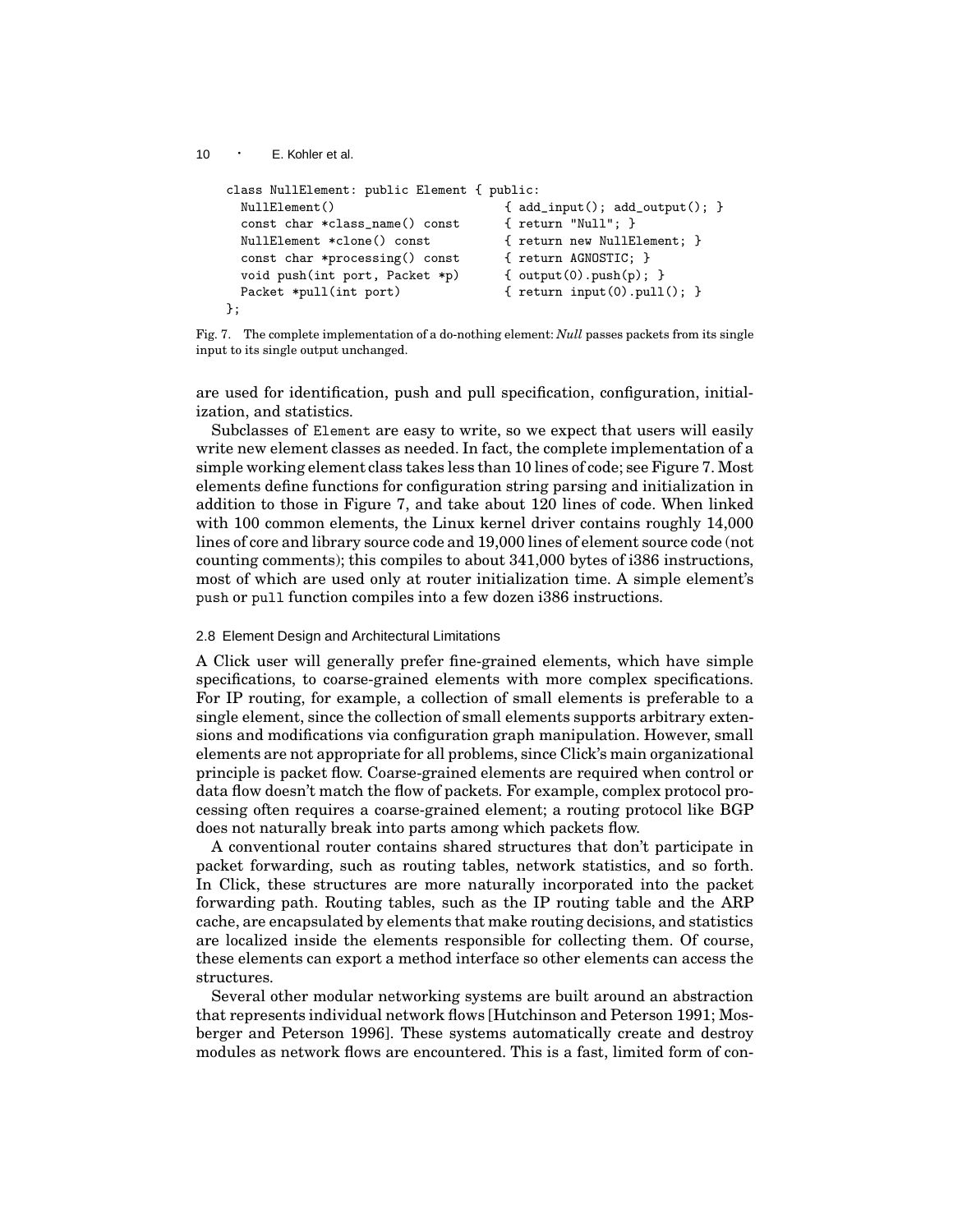figuration installation, as each new or deleted flow changes a localized section of the configuration. Hot-swap installation is fast in Click—on a 700 MHz Pentium III, installing a 50-element configuration takes less than a tenth of a second—but not fast enough to support flow creation and deletion. Most of the benefits of a flow-based design can be realized in Click as is; many configurations only require per-flow-class state and CPU scheduling, and elements can cooperate to maintain per-flow private state. Unlike flow-based systems, however, Click cannot schedule the CPU per individual flow.

Flow-based router contextis appropriate for many situations where a method interface must be located, but it is not always sufficiently specific. Consider a configuration where bad packets, which occur rarely, are sent to a set of elements for error handling. Upstream elements using flow-based router context will always include the error-handling elements in their search, which might or might not be what the user wanted. Most elements adopt a simple solution: the user can override flow-based router context with a configuration argument when more specificity is required.

The Click language contains no notion of configuration variables. For example, it would be useful to refer to "the Ethernet address of the device handled by that *FromDevice* element" in a configuration string. Currently, the user must copy such an Ethernet address everywhere it is required, which leads to duplication of information. A configuration-variable extension would be simple to add.

# 3. AN IP ROUTER

This section presents a real Click router configuration: an IP router that forwards unicast packets in nearly full compliance with the standards [Baker 1995; Postel 1981a; Postel 1981b]. Figure 8 shows this configuration for a bridge router with two network interfaces. (The reader may want to refer to Appendix 8, a glossary of Click elements used in the IP router and elsewhere in this paper.) The rest of this section describes the IP router in more detail; Section 4 shows how to extend it by changing its scheduling and queueing behavior, and Section 6 evaluates its performance.

IP forwarding tasks that involve only local information fit naturally into the Click framework. For example, *DecIPTTL* decides if a packet's time-tolive field (TTL) has expired. If the TTL is still valid, *DecIPTTL* decrements it, incrementally updates the packet's checksum, and emits the packet on its first output; if the TTL has expired, *DecIPTTL* emits the packet on its second output (usually connected to an element that generates ICMP errors). These actions depend only on the packet's contents, and do not interact with decisions made elsewhere except as expressed in the packet's path through the element graph. Self-contained elements like *DecIPTTL* can be easily composed. For example, one could connect *DecIPTTL*'s "expired" output to a *Discard* to avoid generating ICMP errors, or insert an element that limited the rate at which errors are generated.

Some forwarding tasks require that information about a packet be calculated in one place and used in another. Click uses *annotations* to carry such information along. An annotation is a piece of information attached to the packet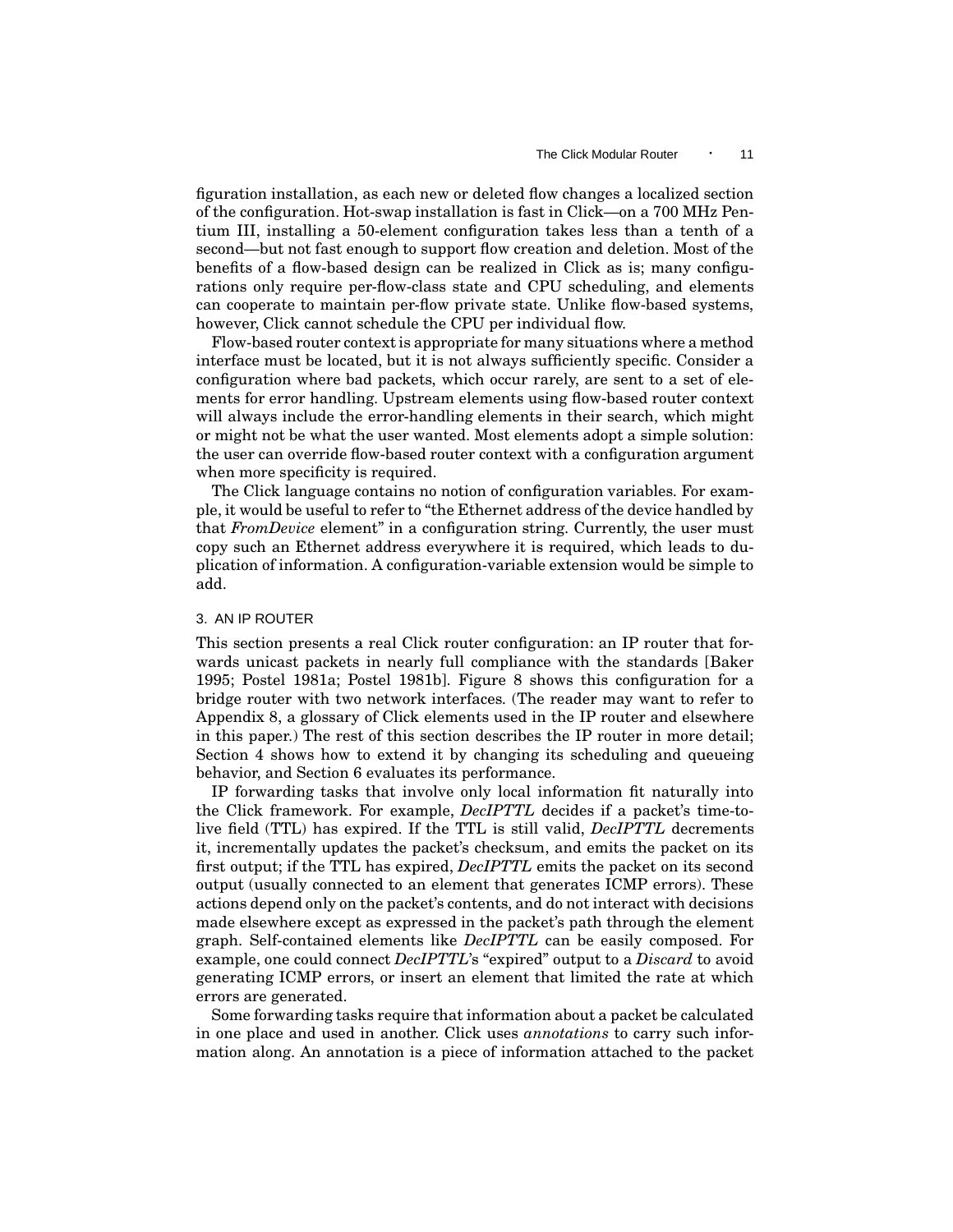

Fig. 8. An IP router configuration.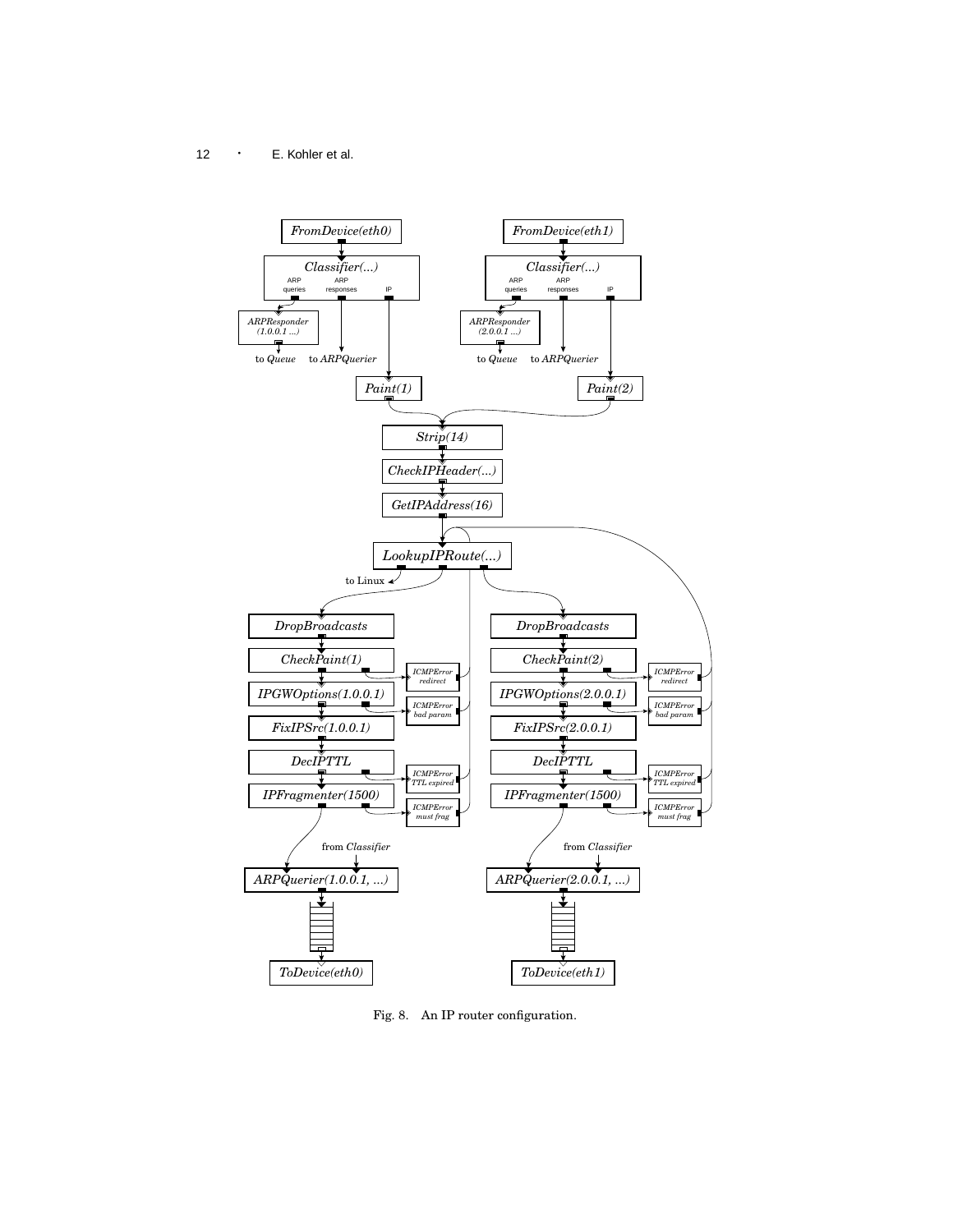header, but not part of the packet data; the Linux packet structure, sk\_buff, provides 48 bytes of annotation space. The annotations used in the IP router include:

- —**Destination IP address.** Elements that deal with a packet's destination IP address use this annotation rather than the IP header field. This allows elements to modify the destination address—for example, to set it to the nexthop gateway address—without modifying the packet. *GetIPAddress* copies an address from the IP header into the annotation, *LookupIPRoute* replaces the annotation with the next-hop gateway's address, and *ARPQuerier* maps the annotation to the next-hop Ethernet address.
- —**Paint.** The *Paint* element marks a packet with an integer "color". *CheckPaint* emits every packet on its first output, and a copy of each packet with a specified color on its second output. The IP router uses color to decide whether a packet is leaving the same interface on which it arrived, and thus should prompt an ICMP redirect.
- —**Link-level broadcast flag.** *FromDevice* sets this flag on packets that arrived as link-level broadcasts. The IP router uses *DropBroadcast* to drop such packets if they are about to be forwarded to another interface.
- —**ICMP Parameter Problem pointer.** This is set by *IPGWOptions* on erroneous packets to specify the bad IP header byte, and used by *ICMPError* when constructing an error message.
- —**Fix IP Source flag.** The IP source address of an ICMP error packet must be the address of the interface on which the error is sent. *ICMPError* can't predict this interface, so it uses a default address and sets the Fix IP Source annotation. After the ICMP packet has been routed towards a particular interface, a *FixIPSrc* on that path will see the flag, insert the correct source address, and recompute the IP checksum.

In a few cases elements require information of an inconveniently global nature. A router usually has a separate IP address on each attached network, and each network usually has a separate IP broadcast address. All of these addresses must be known at multiple points in the Click configuration: *LookupIPRoute* must decide if a packet is destined to the router itself, *Check-IPHeader* must discard a packet with any of the IP broadcast addresses as its source address, *ICMPError* must suppress responses to IP broadcasts, and *IPGWOptions* must recognize any of the router's addresses in an IP Timestamp option. Each of these elements takes the complete list of addresses as part of its configuration string, but ideally they would derive the list automatically (perhaps using flow-based router context).

The IP router conforms to the routing standards both because of the behavior of individual elements and because of their arrangement. In terms of individual elements,the *CheckIPHeader* element checks exactly the properties required by the standards: the IP length fields, the IP source address, and the IP checksum. Also, *IPGWOptions* processes just the Record Route and Timestamp options, since the source route options should be processed only on packets addressed to the router. *IPFragmenter* fragments packets larger than the configured MTU,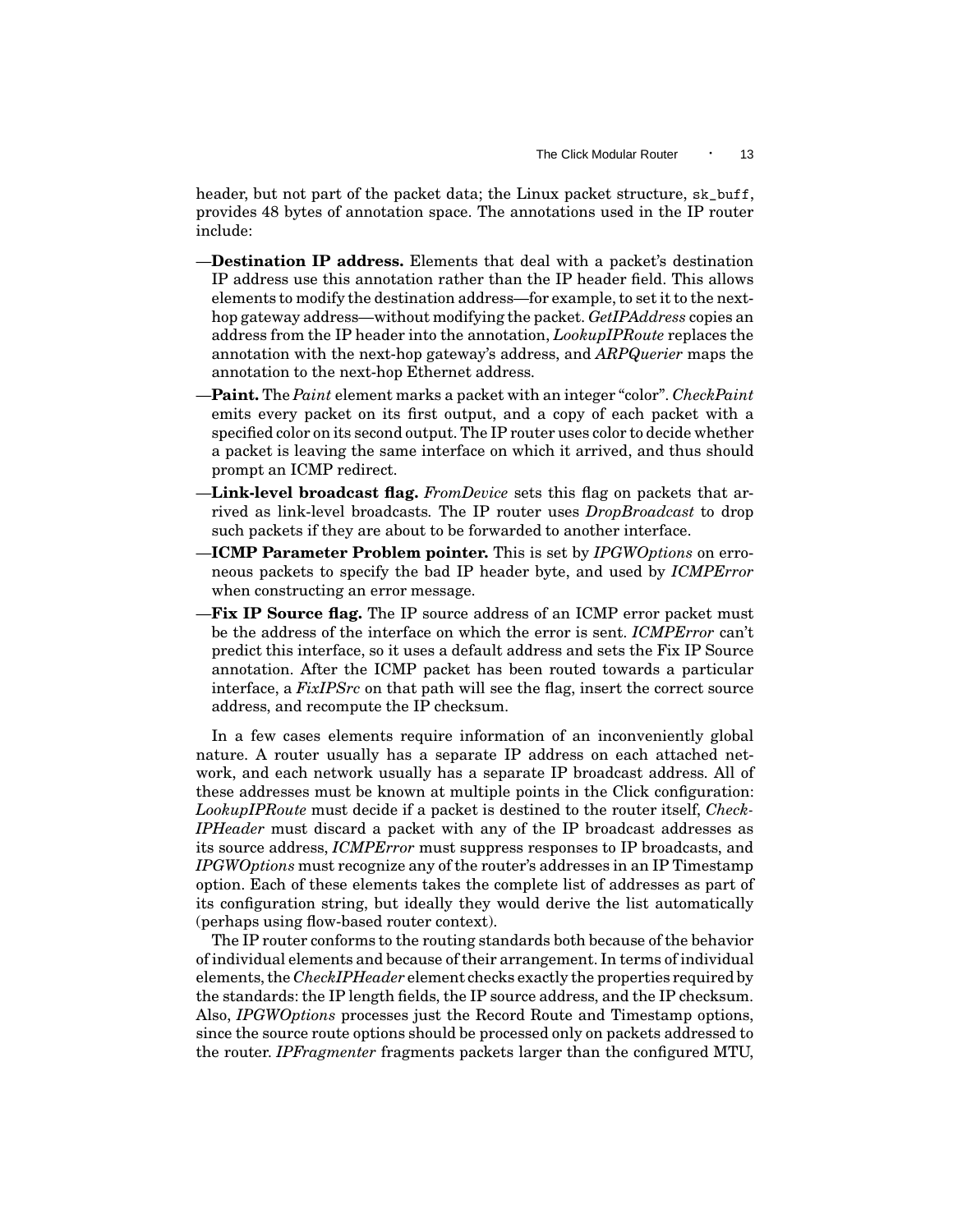

Fig. 9. Some composable packet scheduler elements.



Fig. 10. A virtual queue implementing Stochastic Fairness Queueing.

but sends large, unfragmentable packets to an error output instead. Finally, *ICMPError*, which encapsulates most input packets in an ICMP error message and outputs the result, does not respond to broadcasts, ICMP errors, fragments, and source-routed packets; ICMP errors should not be generated in response to these packets. In terms of element arrangement properties, the standards mandate the placement of *DecIPTTL* after the *LookupIPRoute* routing element; a packet's time-to-live can be decremented only after it is determined that the packet is not destined for the router itself.

# 4. EXTENSIONS

The Click IP router is modular—it has sixteen elements on its forwarding path—and, therefore, easy to understand and easy to extend. This section demonstrates these benefits of modularity by presenting IP router extensions and other configurations built with the same elements. We show simple extensions supporting scheduling and dropping policies, queueing requirements, and Differentiated Services; an IP tunneling configuration; and one non-IP router, an Ethernet switch. The Click software supports many other extensions not described here, including RFC 2507-compatible IP header compression and decompression, IP security, communication with wireless radios, network address translation, firewalling, and other specialized routing tasks.

# 4.1 Scheduling

Packet scheduling is a kind of multiplexing: a scheduler decides how a number of packet sources—usually queues—will share a single output channel. A Click packet scheduler is naturally implemented as a pull element with multiple inputs and one output. This element reacts to requests for packets by choosing one of its inputs, pulling a packet from it, and returning that packet. (If the chosen input has no packets ready, the scheduler will usually try other inputs.)

We have implemented three packet scheduler elements: *RoundRobinSched*, *PrioSched*, and *StrideSched*. *RoundRobinSched* pulls from its inputs in roundrobin order, returning the first packet it finds (or no packet, if no input has a packet ready). It always starts with the input cyclically following the last successful pull. *PrioSched* is a strict priority scheduler; it always tries its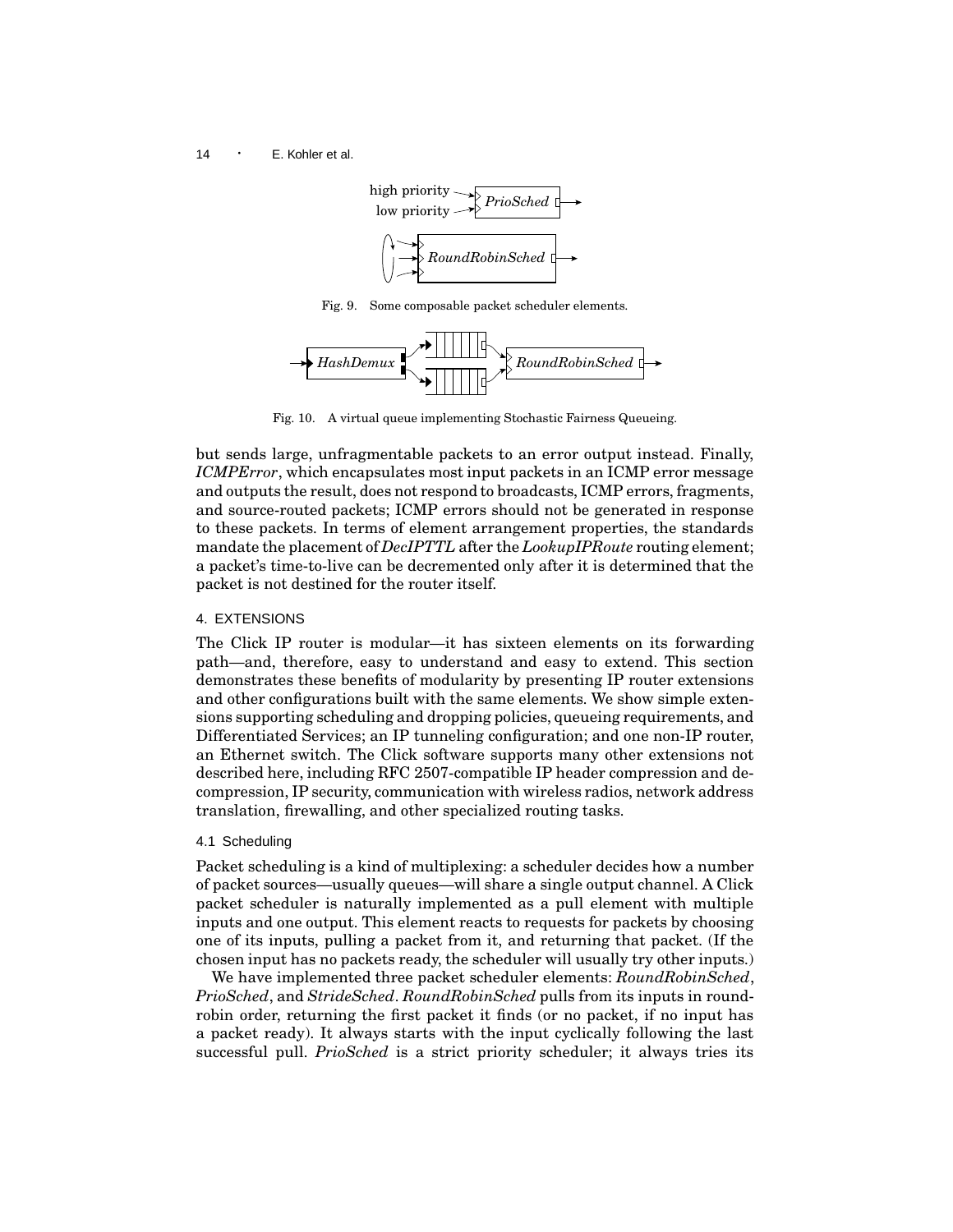

Fig. 11. Weighted RED. The three *RED* elements have different RED parameters, so packets with different priorities are dropped with different probabilities.

first input, then its second, and so forth, returning the first packet it gets. *StrideSched* implements a stride scheduling algorithm [Waldspurger and Weihl 1995] with ticket values specified by the user. Other arbitrary packet scheduling algorithms could be implemented in the same way. *RoundRobinSched* and *PrioSched* are illustrated in Figure 9.

Both *Queue*s and scheduling elements have a single pull output, so to an element downstream, *Queue*s and schedulers are indistinguishable. We can exploit this property to build *virtual queues*, compound elements that act like queues but implement more complex behavior than FIFO queueing. Figure 10 shows a virtual queue that implements a version of stochastic fairness queueing [McKenney 1990]: packets are hashed into one of several queues that are scheduled round-robin, providing some isolation between competing flows. The IP router can be extended to use stochastic fairness queueing by replacing its *Queue*s with copies of Figure 10.

#### 4.2 Dropping Policies

The *Queue* element implements a simple dropping policy: a configurable maximum length beyond which all incoming packets are dropped. Other policies build on *Queue* rather than replacing it. For example, an independent *RED* element implements random early detection dropping [Floyd and Jacobson 1993]. *RED* contains only drop decision code; this separates the dropping policy from the packet storage policy, allowing either to be independently replaced. It also allows important policy variants through configuration rearrangement.

Random early detection is more likely to drop packets when there is network congestion; a link is considered congested when there are many packets in the queue servicing that link. The *RED* element therefore queries router queue lengths when deciding whether to drop a passing packet. Specifically, it queries the number of packets in the nearest downstream *Storage* elements, which it finds using flow-based router context. (*Storage* is a simple method interface implemented by *Queue* and other elements that store packets.) *RED* can handle one or more downstream *Storage* elements; if there are more than one, it adds their packet counts together to form a single virtual count. This generalization lets it implement variants like RED over multiple queues: a *RED* element placed before the *HashDemux* in Figure 10 would count both of the figure's *Queue*s. A different arrangementimplements weighted RED [Cisco Corporation 1999], where packets are dropped with different probabilities depending on their priority; see Figure 11. Finally, *RED* can be positioned after the *Queue*s instead of before them. In this case, it is a pull element and looks upstream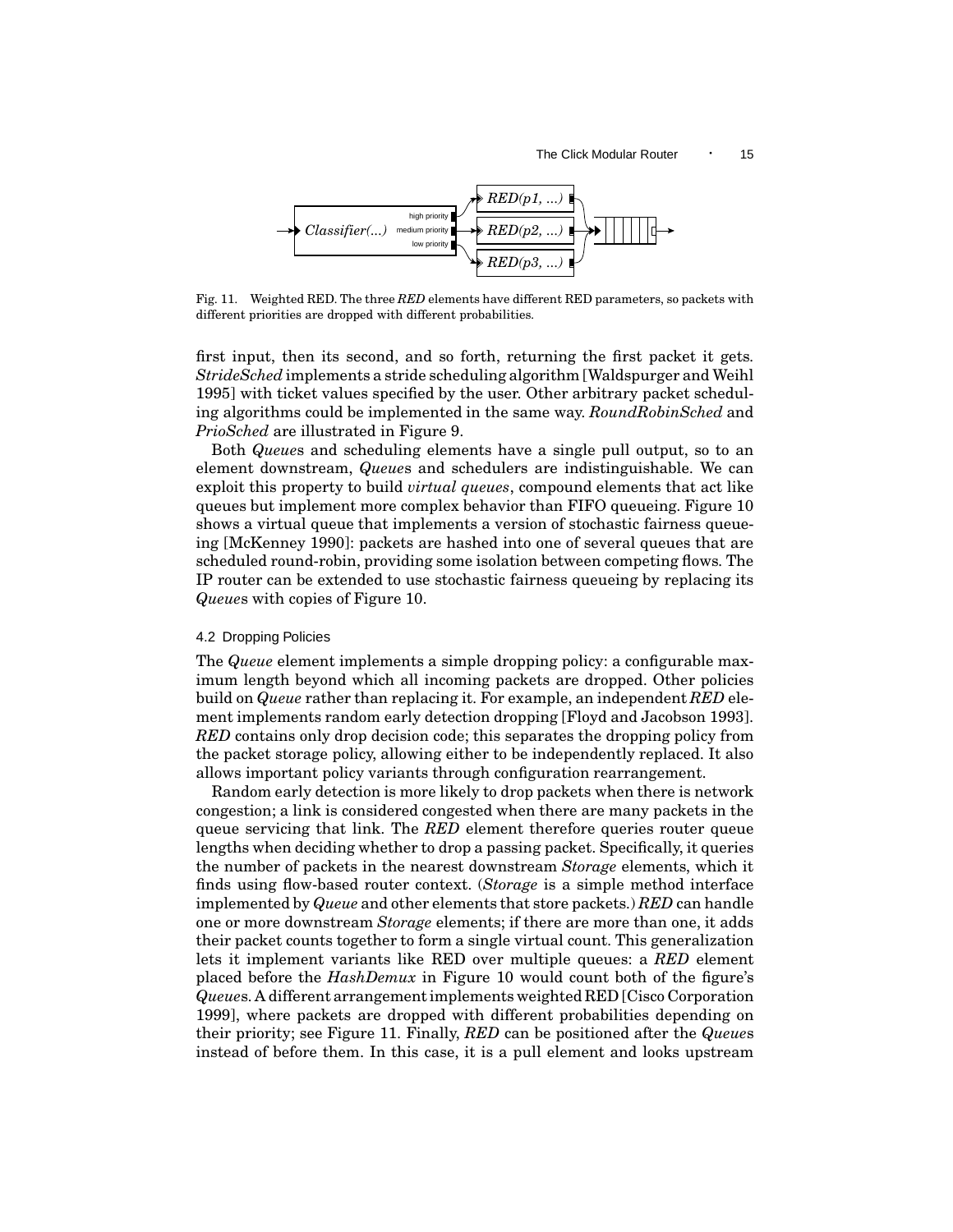

Fig. 12. A complex combination of dropping, queueing, and scheduling. The *Classifier* prioritizes input packets into two virtual queues, each of which implements stochastic fair queueing (Figure 10). *PrioSched* implements priority scheduling on the virtual queues, preferring packets from the left. The router is driving two equivalent T1 lines that pull packets from the same sources, providing a form of load balancing. Finally, *RED*, at the top, implements RED dropping over all four *Queue*s.

rather than downstream for *Storage* elements, creating a strategy like dropfrom-front RED [Lakshman et al. 1996].

Simple RED dropping can be added to the IP router by adding a *RED* element before each *Queue*.

### 4.3 Complex Extensions and Simpler Subsets

Click is equally well suited for building simple and complex packet processors. A network administrator can easily extend the Click IP router to handle specialized routing tasks, or use a subset of its elements for some other application. For example, imagine a complex IP router with the following requirements:

- —two parallel T1 links to a backbone, between which traffic should be loadbalanced;
- —division of traffic into two priority levels;
- —fairness among the connections within each priority level;
- —RED dropping driven by the total number of packets queued.

Click's modular scheduling, queueing and dropping policy elements make this easy; Figure 12 shows the extension.

Now consider Figure 13, where a remote mobile host (43.0.0.9) would like to appear as part of its home network  $(1.0.0.x)$  with the help of a home node on that network (1.0.0.10). A simple Click configuration for this task can reuse several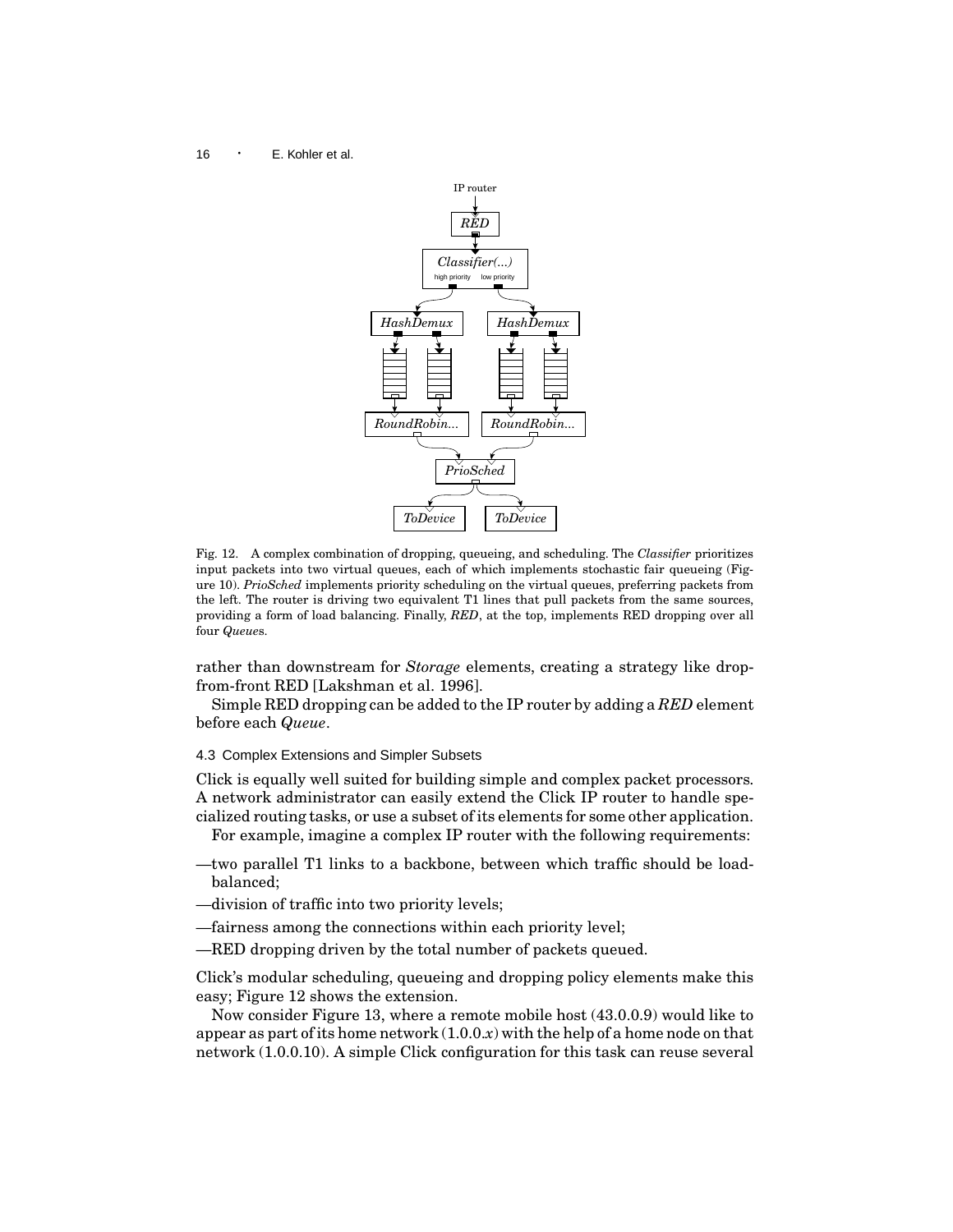

Fig. 13. Network arrangement for a configuration supporting mobility. The mobile host, 43.0.0.9, normally has the IP address 1.0.0.11. Its home node, 1.0.0.10, will encapsulate packets destined for 1.0.0.11 in packets destined for 43.0.0.9.

of the IP router's elements. Figure 14 shows the configuration active at the home node; it proxy-ARPs for the mobile host's home IP address and performs IP-in-IP encapsulation and unencapsulation to communicate with the mobile host.

#### 4.4 Differentiated Services

The Differentiated Services architecture [Blake et al. 1998] provides mechanisms for border and core routers to jointly manage aggregate traffic streams. Diffserv border routers classify and tag packets according to traffic type and ensure that traffic enters the network no faster than allowed; core routers queue and schedule packets based on their tags. The diffserv architecture envisions flexible combinations of classification, tagging, shaping, dropping, queueing, and scheduling functions. We have implemented all of these components as Click elements, which gives router administrators full control over how they are arranged.

For example, Figure 15 implements a realistic diffserv traffic conditioning block. This configuration separates incoming traffic into 4 streams based on the IP header's Differentiated Services Code Point field (DSCP) [Nichols et al. 1998]. The first three streams are rate-limited, while the fourth represents normal best-effort delivery. The rate-limited streams are given priority over the normal stream. From top to bottom in Figure 15, these streams are  $(A)$ limited by dropping—the stream is dropped when more than 7,500 packets per second are received on average; (B) shaped—at most 10,000 packets per second are allowed through the *Shaper*, with any excess packets left enqueued; and (C) limited by reclassification—when more than 12,500 packets per second are received, the stream is reclassified as best-effort delivery and sent into the lower priority queue.

#### 4.5 Ethernet Switch

Figure 16 shows a Click configuration unrelated to IP, namely a functional, IEEE 802.1d-compliant Ethernet switch. It acts as a learning bridge and participates with other 802.1d-compliant bridges to determine a spanning tree for the network.

The *EtherSwitch* element can be used alone as a simple, functional learn-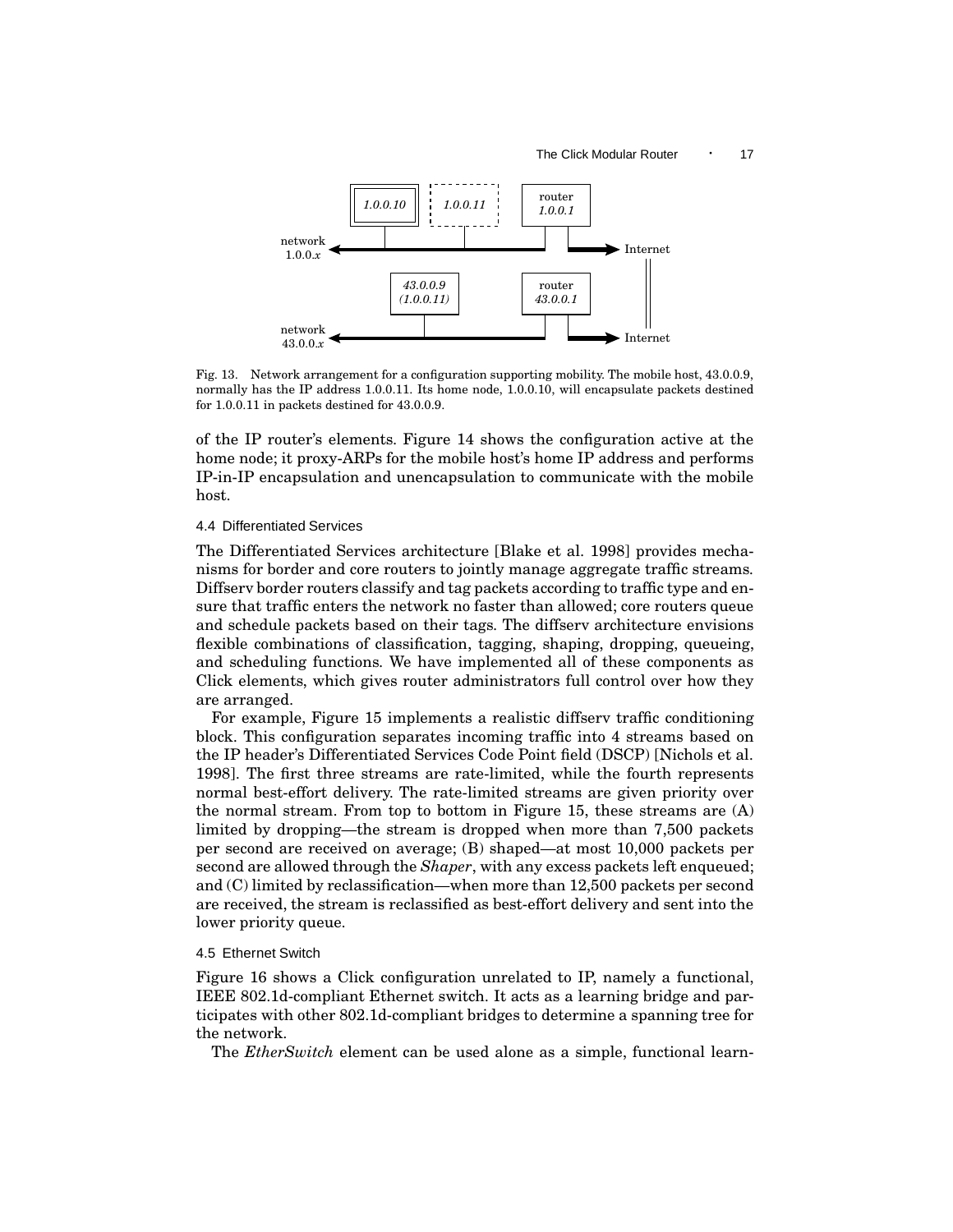

Fig. 14. A configuration for the home node, 1.0.0.10, in the arrangement of Figure 13. The home node proxy-ARPs for the mobile node (*ARPResponder*), unencapsulates packets from the remote node, sending them onto the local network (*CheckIPHeader* path), and performs IP encapsulation for packets destined for the mobile node (*IPEncap* path). Elements not shown ensure that packets generated by 1.0.0.10 itself are properly encapsulated.



Fig. 15. A sample traffic conditioning block. *Meter*s and *Shaper*s measure traffic rates in packets per second. A, B, C, and D represent DSCP values.

ing bridge. The *EtherSpanTree* and *Suppressor* elements are necessary only to avoid cycles when multiple bridges are used in a LAN. *EtherSpanTree* implements the IEEE 802.1d protocol for constructing a network spanning tree; it works by controlling the *Suppressor* elements. *Suppressor* normally forwards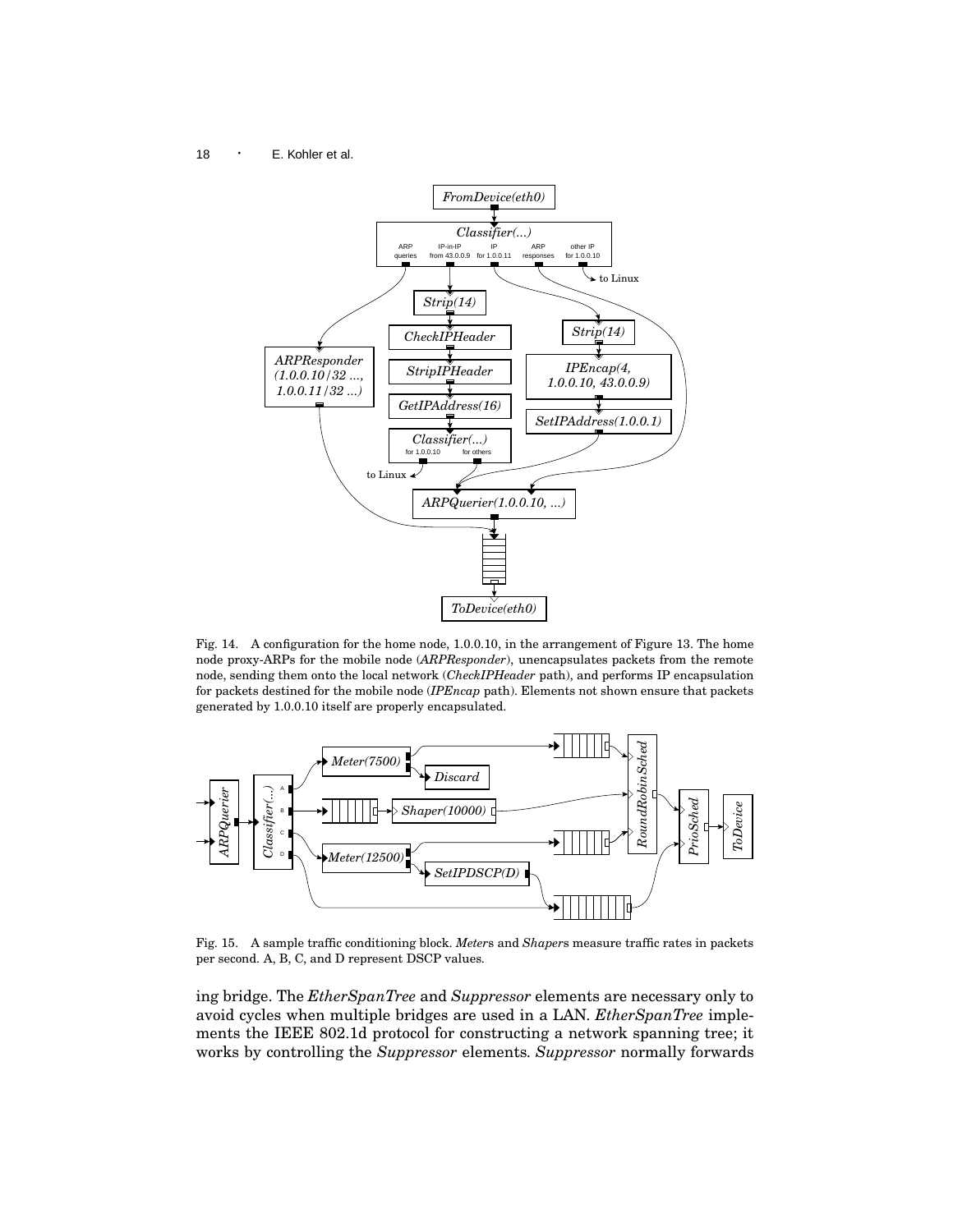

Fig. 16. An Ethernet switch configuration.

packets from each input to the corresponding output, but also exports a method interface for suppressing and unsuppressing individual ports. Packets arriving on a suppressed port are dropped. *EtherSpanTree* uses this interface to prevent *EtherSwitch* from forwarding packets along edges not on the spanning tree. The *Suppressor*s cannot be found using flow-based router context, so the user must specify them by name in *EtherSpanTree*'s configuration string.

#### 5. KERNEL ENVIRONMENT

Click runs as a kernel thread inside a Linux 2.2 kernel. The kernel thread runs the router driver, which loops over the task queue and runs each task. Only interrupts can preempt this thread, but to keep the system responsive, the router driver voluntarily gives up the CPU to Linux from time to time. (The user can configure how often with a *ScheduleLinux* element.) There is generally only one driver thread active at a time. However, during configuration installation, there may be two or more simultaneously active router configurations and driver threads—the new router plus several old ones in the process of dying.

The Click kernel module uses Linux's /proc filesystem to communicate with user processes. To bring a router on line, the user creates a configuration description in the Click language and writes it to /proc/click/config (or /proc/click/hotconfig for a hot-swap installation). Other files in /proc/click export information about the currently installed configuration and memory statistics. When installing a router configuration, Click creates a subdirectory under /proc/click for each element. This subdirectory contains that element's handlers (Section 2.6). The code that handles accesses to /proc runs outside the Click driver thread, in the context of the reading or writing process.

A running Click router contains four important object categories: elements,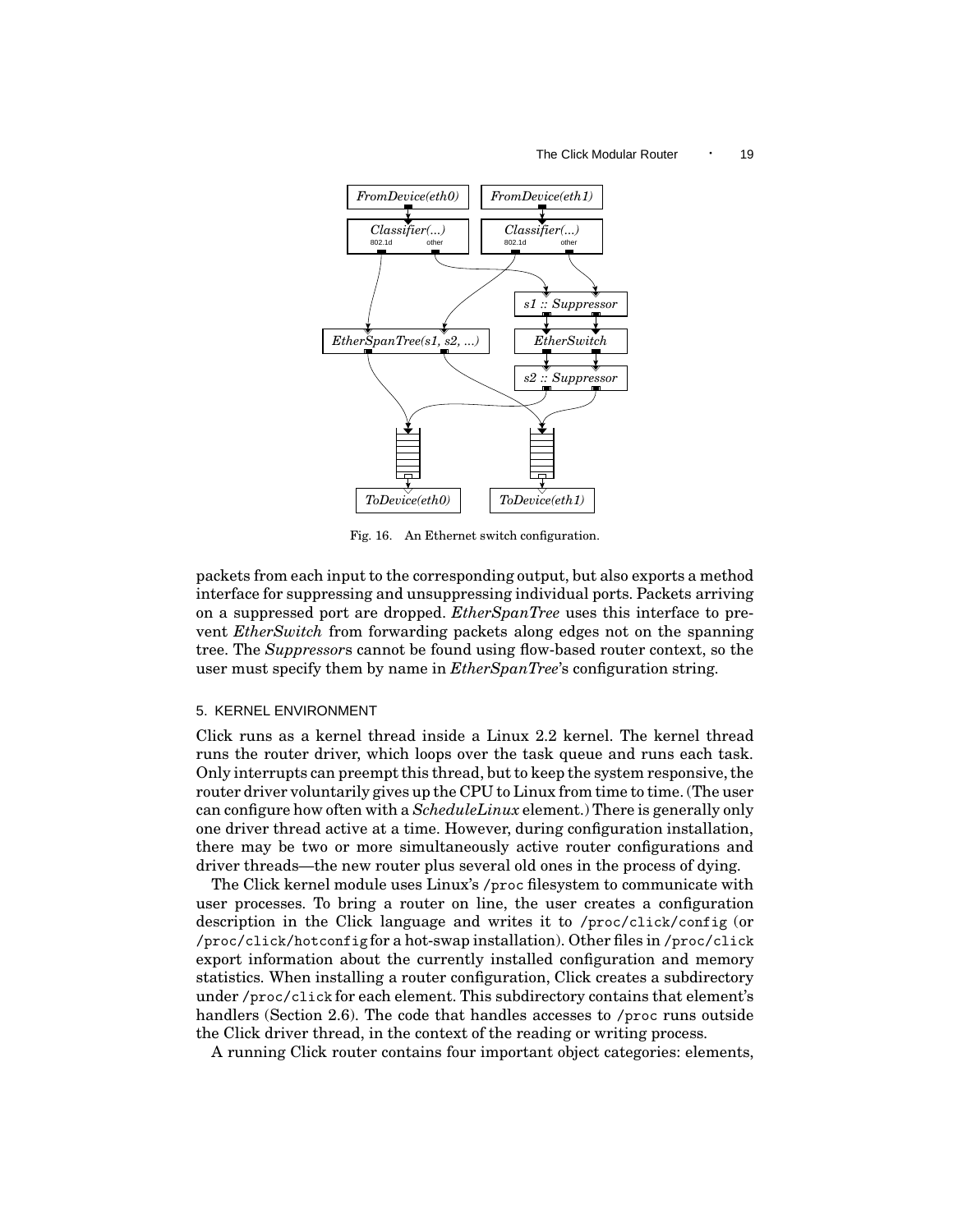a router, packets, and timers.

- —**Elements.** The system contains an element object for each element in the current configuration, as well as prototype objects for every kind of primitive element that could be used.
- —**Router.** The single router object collects information relevant to a given router configuration. It configures the elements, checks that connections are valid, and puts the router on line; it also manages the task queue.
- —**Packets.** Click packet data is stored in a single block of memory, as opposed to a BSD mbuf-like structure. Packet data is copy-on-write—when copying a packet, the system copies the packet header but not the data. Annotations are stored in the packet header in a fixed static order; there is currently no way to dynamically add a new kind of annotation. In the Linux kernel, Click packet objects are equivalent to sk\_buffs (Linux's packet abstraction).
- —**Timers.** In the Linux kernel, Click timers are implemented with Linux timer queues, which on Intel PCs have .01-second resolution.

5.1 Polling and Device Handling

The original Click system [Morris et al. 1999] shared Linux's interrupt structure and device handling; our goal was to change Linux as little as possible. However, interrupt overhead and device handling dominated that system's performance, consuming about 4.8 and 6.7 *µ*s respectively of the 13 *µ*s required to forward a packet on a 700 MHz Pentium III PC. In addition, Click processed packets at a lower priority than interrupts, leading to receive livelock [Mogul and Ramakrishnan 1997]: with increasing numbers of input packets, interrupt processing eventually starved all other system tasks, leading to reduced throughput.

Click now eliminates interrupts in favor of polling. Device-handling elements —namely, *FromDevice* and *ToDevice*—place themselves on Click's task queue. When activated, *FromDevice* polls its device's receive DMA queue for newly arrived packets; if any are found, it pushes them through the configuration. *ToDevice* examines its device's transmit DMA queue for empty slots, which it fills by pulling packets from its input. These elements also refill the receive DMA list with empty buffers and remove transmitted buffers from the transmit DMA list. The device never interrupts the processor; furthermore, Linux networking code never executes, except as requested by the Click router configuration. Mogul and Ramakrishnan [1997] also used polling to eliminate receive livelock. However, their system left interrupts enabled under light load, while Click is a pure polling system—even infrequent PC interrupts are simply too expensive.

Polling required changes to Linux's structure representing network devices and the drivers for the network devices we used. The new device structure includes, for example, methods to turn interrupts on and off, to poll for received packets, and to clean the transmit DMA ring.

The introduction of polling let us eliminate all programmed I/O (PIO) interaction with the Ethernet controllers. One PIO reenabled receive interrupts after an interrupt was processed, and was not necessary in a polling system.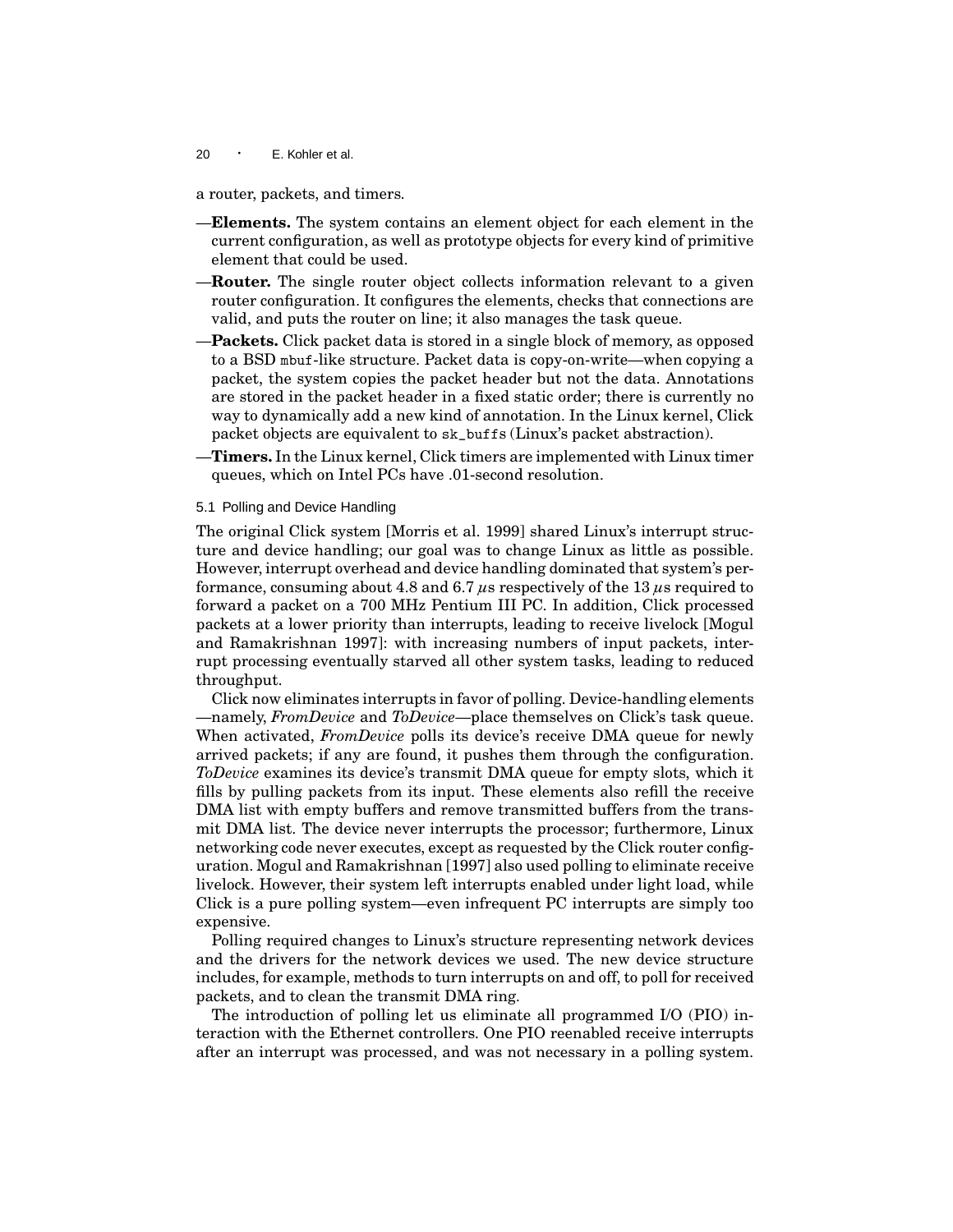The second PIO was used in the send routine to tell the controller to look for a new packet to transmit. To eliminate it, we configured the network card to periodically check the transmit DMA queue for new packets. As a result, all communication between Click and the controller takes place indirectly through the shared DMA queues in main memory, in the style of the Osiris network controller [Druschel et al. 1994]. This saved roughly two microseconds per packet, as a PIO takes about 1 *µ*s to execute.

These improvements eliminated receive livelock, reduced the total time required to process a packet from 13 *µ*s to 2.8 *µ*s, and increased Click's maximum loss-free forwarding rate of minimum-sized packets more than fourfold. Mogul and Ramakrishnan [1997] found that polling eliminated receive livelock but did not increase peak forwarding rate. We hypothesize that interrupts are relatively much more expensive on PCs than on the Alpha hardware they used.

# 6. EVALUATION

This section evaluates Click's performance for IP routing and for several extended configurations. We also describe and analyze sources of overhead in Click's design and implementation.

#### 6.1 Experimental Setup

The experimental setup consists of a total of nine Intel PCs running Linux specifically, a version of Linux 2.2.14 modified to add support for Click's polling device drivers. Of the nine PCs, one is the router host, four are source hosts, and four are destination hosts. The router host has eight 100 Mbit/s Ethernet controllers connected, by point-to-point links, to the source and destination hosts. During a test, each source generates an even flow of UDP packets addressed to a corresponding destination; the router is expected to get them there. The tests use version 1.1 of the Click software.

The router host has a 700 MHz Intel Pentium III CPU and an Intel L440GX+ motherboard. Its Ethernet controllers are DEC 21140 Tulip 100 Mbit/s PCI controllers [Digital Equipment Corporation 1998] on multi-port cards, split across the motherboard's two independent PCI buses. The Pentium III has a 16 KB L1 instruction cache, a 16 KB L1 data cache, and a 256 KB L2 unified cache. The source and destination hosts have 733 MHz Pentium III CPUs and 200 MHz Pentium Pro CPUs, respectively. Each has one DEC 21140 Ethernet controller. The source-to-router and router-to-destination links are point-topoint full-duplex 100 Mbit/s Ethernet.

The source hosts generate UDP packets at specified rates, and can generate up to 147,900 64-byte packets per second. The destination hosts count and discard the forwarded UDP packets. Each 64-byte UDP packet includes Ethernet, IP, and UDP headers as well as 14 bytes of data and the 4-byte Ethernet CRC. When the 64-bit preamble and 96-bit inter-frame gap are added, a 100 Mbit/s Ethernet link can carry up to 148,800 such packets per second.

#### 6.2 Forwarding Rates

We characterize performance by measuring the rate at which a router can forward 64-byte packets over a range of input rates. Minimum-size packets stress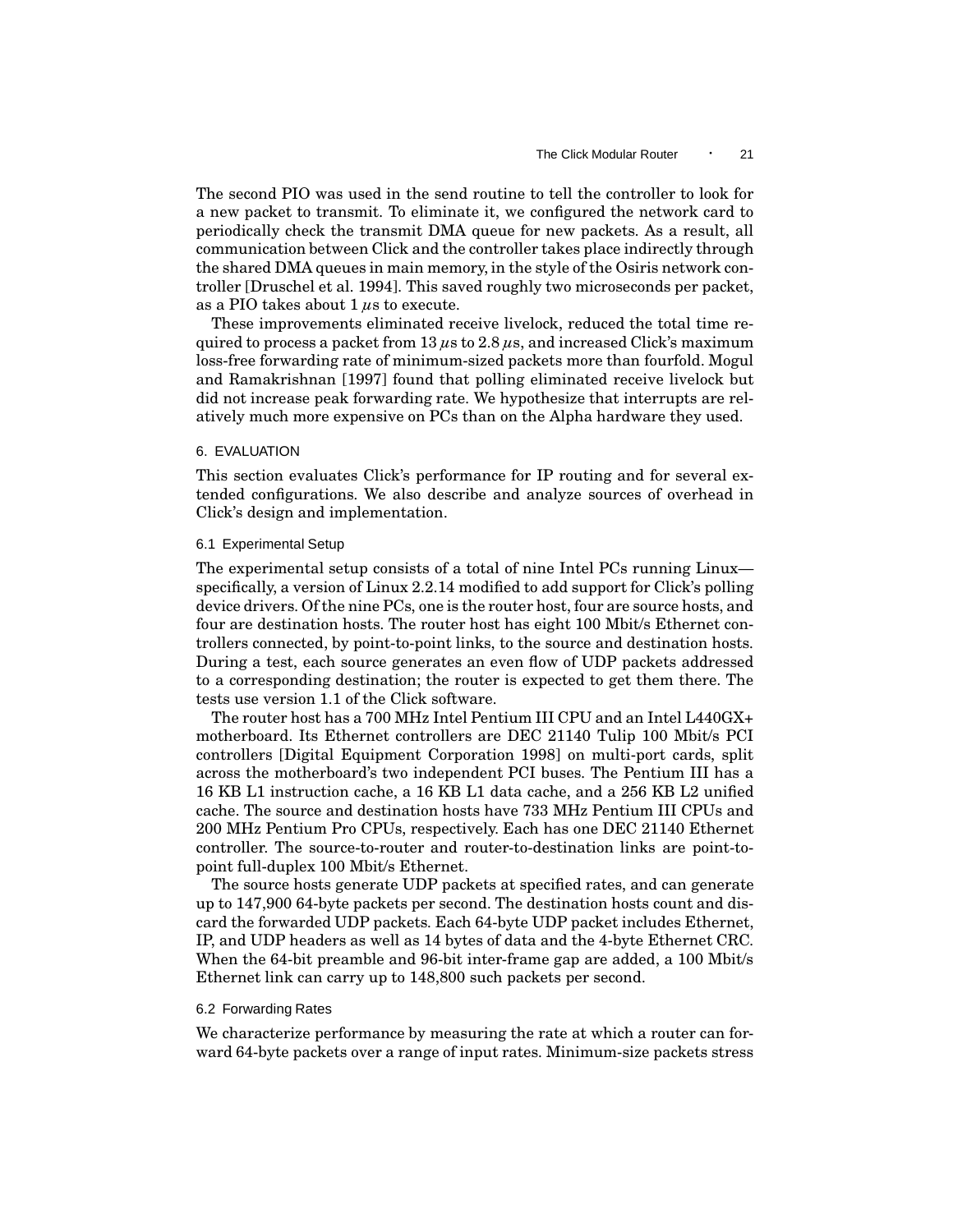22 · E. Kohler et al.



Fig. 17. Forwarding rate as a function of input rate for Click and Linux IP routers (64-byte packets).

the router harder than larger packets; the CPU and several other bottleneck resources are consumed in proportion to the number of packets forwarded, not in proportion to bandwidth. Plotting forwarding rate versus input rate indicates both the maximum loss-free forwarding rate (MLFFR) and the router's behavior under overload. An ideal router would emit every input packet regardless of input rate, corresponding to the line  $y = x$ .

Figure 17 compares Click's and Linux's performance for IP routing. The line marked "Click" shows the performance of an eight-interface version of the Click IP router configuration in Figure 8. This configuration has a total of 161 elements (19 elements per interface plus 9 elements shared by all interfaces). The "Linux" and "Polling Linux" lines show the performance of Linux IP routing; "Linux" uses the standard interrupting device drivers, while "Polling Linux" was modified to use Click's polling drivers.

Click's maximum loss-free forwarding rate is 333,000 packets per second; its peak forwarding rate, attainable with bursty senders, is 360,000 packets per second. When these rates are exceeded, the Ethernet controllers report that they are discarding received packets due to insufficient receive DMA descriptors, which suggests that the bottleneck is the router's CPU, not its PCI bus bandwidth.

Standard Linux's MLFFR is 84,000 packets per second; its output rate declines as the input rate increases due to receive livelock. Polling Linux's MLFFR of 284,000 packets per second is over three times standard Linux's MLFFR, which demonstrates the advantages of avoiding interrupts and handling device I/O efficiently. Polling Linux is slightly slower than Click, perhaps because Linux's routing table lookup algorithms are slower, but more scalable.

An otherwise idle Click IP router forwards 64-byte packets with a one-way latency of 29 *µ*s. This number was calculated by taking the round-trip ping time through the router (measured with tcpdump), subtracting the round-trip ping time with the router replaced by a wire, and dividing by two. 5.8 *µ*s of the 29 are due to the time required to transmit a 64-byte Ethernet packet at 100 megabits per second. 10 *µ*s are due to the costs of polling eight Ethernet controllers, all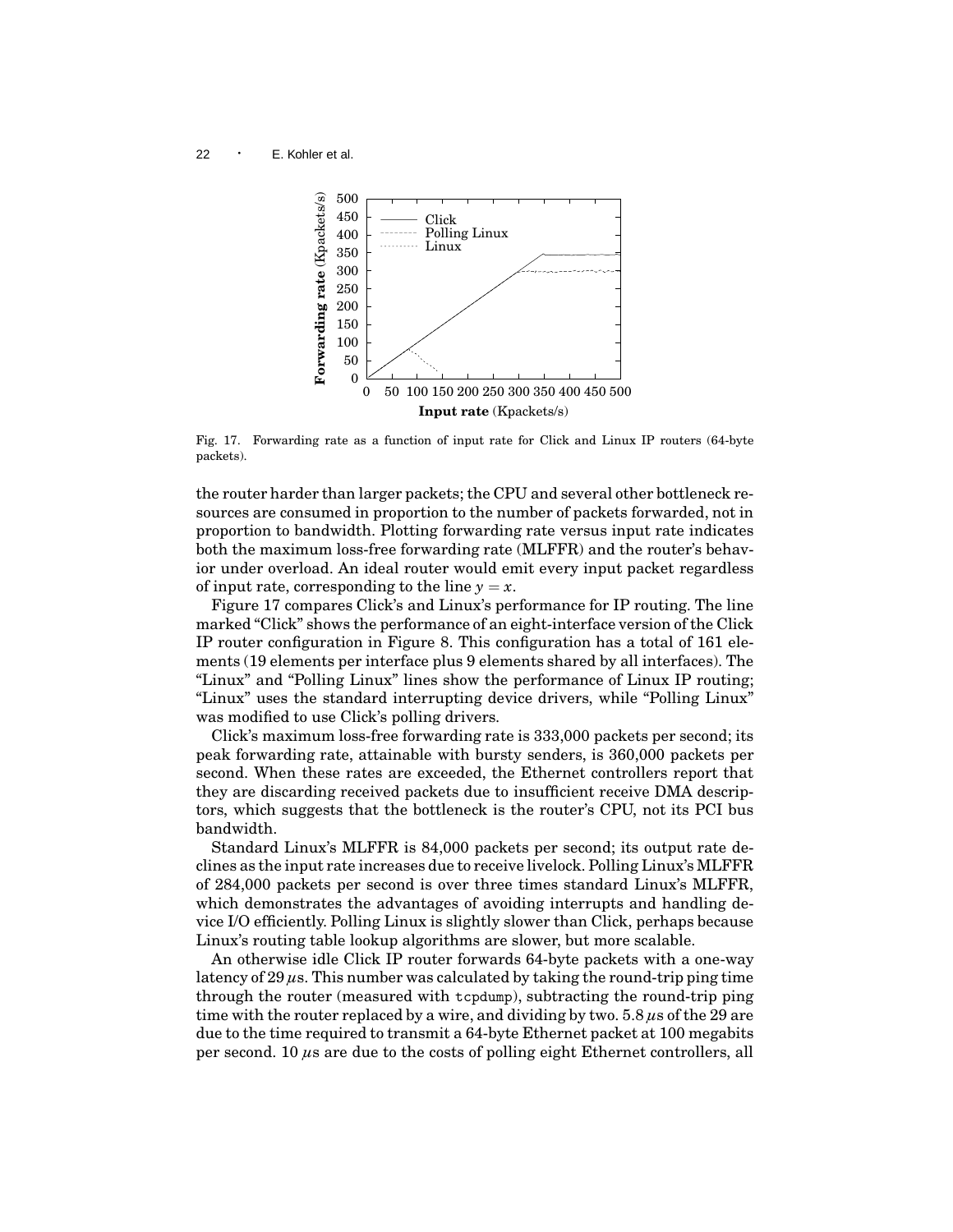

Fig. 18. Forwarding rate as a function of input rate for extended IP router configurations and some non-IP routers (64-byte packets).

but two of which are idle in this test. 2.5 *µ*s of delay is the expected amount of time the Tulip controller will take to poll for a new packet to transmit. The latency of a router running standard Linux IP code is 33 *µ*s.

Figure 18 shows the performance of some extended IP router configurations and some non-IP-router configurations. The "Simple" line shows the performance of the simplest possible Click router, which forwards input packets directly from input to output with no intervening processing. The MLFFR for this configuration is 452,000 packets per second. It is limited by the PCI bus, not the CPU, which explains its different behavior under overload. The "Switch" line corresponds to the Ethernet switch configuration of Figure 16; its MLFFR is close to that of "Simple". The "IP" line, repeated from Figure 17, shows the performance of the base IP router configuration. The "IP+RED" line corresponds to an IP router in which a *RED* element is inserted before each *Queue*. No packets were dropped by RED in the test, since the router's output links are as fast as its inputs. The "IP+SFQ" line shows the performance of an IP router with each *Queue* replaced by a stochastic fair queue—namely, a version of Figure 10 with four component *Queues*. As router complexity increases from simple forwarding through IP routing to IP routing with stochastic fair queueing, Click's performance drops only gradually.

This test configuration shows both Click and Linux in a better light than might be seen in a real network. The tests did not involve fragmentation, IP options, or ICMP errors, though Figure 8 has all the code needed to handle these. Increasing the number of hosts involved might slow Click down by increasing the number of ARP table entries. Increasing the routing table size would also decrease performance, a problem addressed by previous work on fast lookup in large tables [Degermark et al. 1997; Waldvogel et al. 1997]. The configuration is nevertheless sufficient to analyze the architectural aspects of Click's performance.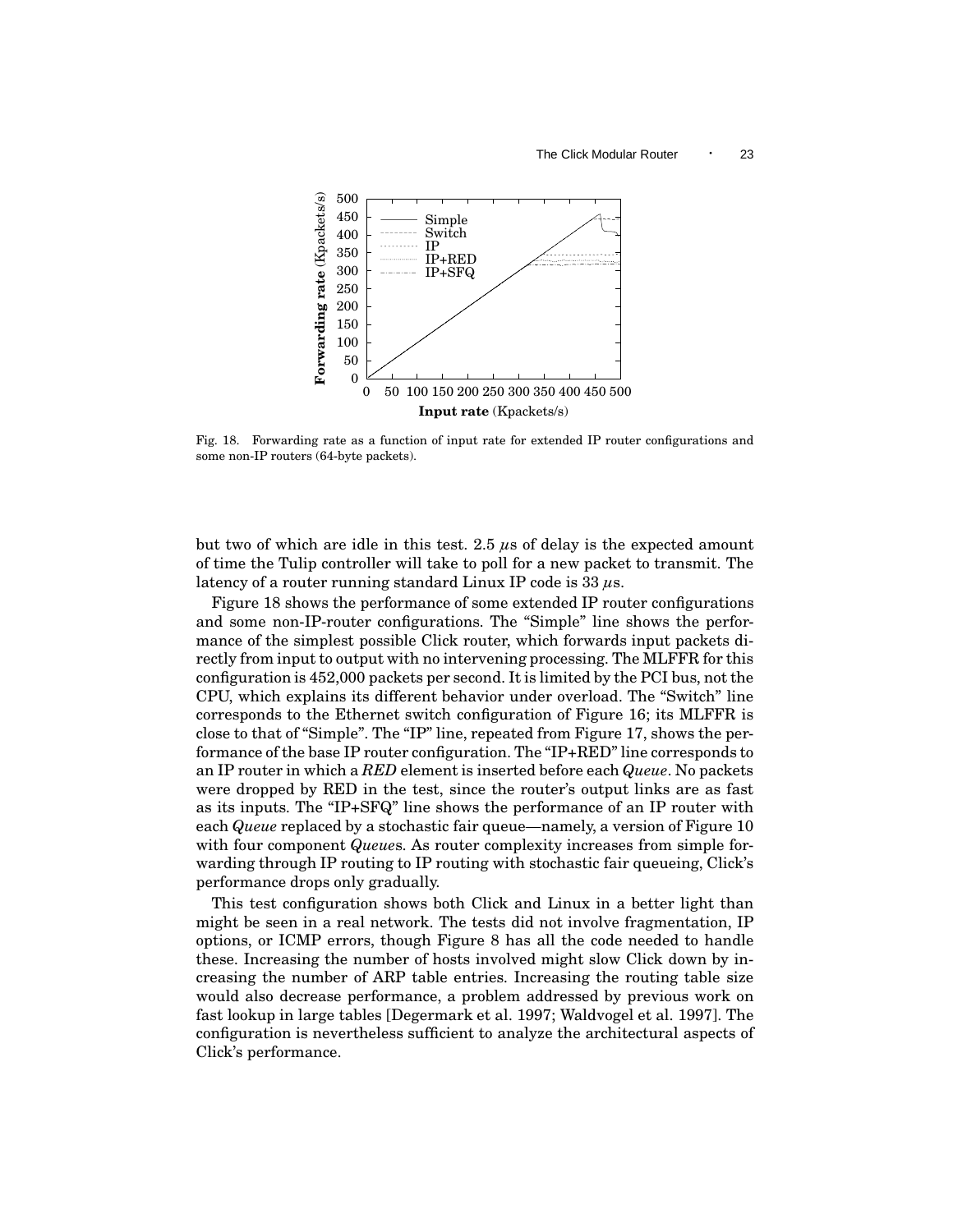| Task                               | <b>Time</b> (ns/packet) |
|------------------------------------|-------------------------|
| Polling packet                     | 528                     |
| Refill receive DMA ring            | 90                      |
| Push through Click forwarding path | 1565                    |
| Pull from Click queue              | 103                     |
| Enqueue packet for transmit        | 161                     |
| Clean transmit DMA ring            | 351                     |
| <b>Total</b>                       |                         |

Table I. Microbenchmarks of Tasks Involved in the Click IP Forwarding Path

# 6.3 Analysis

Table I breaks down the cost of forwarding a packet through a Click router. Costs were measured in nanoseconds by Pentium III cycle counters [Intel Corporation 1996]; each cost is the accumulated cost for all packets in a 10-second run divided by the number of packets forwarded. "Polling packet" is the time *FromDevice* spends taking a packet from the Tulip's receive DMA ring. "Refill receive DMA ring" is the time *FromDevice* spends replacing the DMA descriptor of the packet it just received with a new descriptor, so that the Tulip may receive a new packet. The Click IP forwarding path (see Figure 8) is divided into a push path and a pull path. The push path involves 15 elements; it begins when an input packet is emitted by some *FromDevice* element and ends when the packet reaches the *Queue* element before the appropriate transmitting device. The pull path involves just two elements—when a *ToDevice* element is ready to send, it pulls a packet from a *Queue*. The time consumed by Linux's equivalent of the push path is 1.65 *µ*s, slightly more than Click's 1.57 *µ*s. "Enqueue packet for transmit" is the time *ToDevice* spends enqueueing a packet onto the Tulip's transmit DMA ring. "Clean transmit DMA ring" is the time *ToDevice* spends removing DMA descriptors of transmitted packets. Overall, Click code takes 60% of the time required to process a packet; device code takes the other 40%.

Table II breaks down the 1.57 *µs* push cost by element. Each element's cost is the difference between the Pentium III cycle counter value before and after executing the element, decreased by the time required to read the cycle counter; it includes the virtual function call(s) that move a packet from one element to the next. (*IPFragmenter* is so inexpensive because it does nothing—no packets need to be fragmented in this test—and its packet handoff requires one virtual function call. Other elements that do nothing in this test, such as *IPGWOptions*, have agnostic ports that incur two virtual function calls per packet handoff.) The *FromDevice* and *Queue* elements are not included.

The total cost of 2798 ns measured with performance counters implies a maximum forwarding rate of about 357,000 packets per second, consistent with the observed peak forwarding rate of 360,000 packets per second.

Forwarding a packet through Click incurs five L2 data cache misses (measured using Pentium III performance counters): one to read the receive DMA descriptor, two to read the packet's Ethernet and IP headers, and two to remove the packet from the transmit DMA queue and put it into a pool of reusable packets. Each of these loads takes about 112 nanoseconds. Click runs without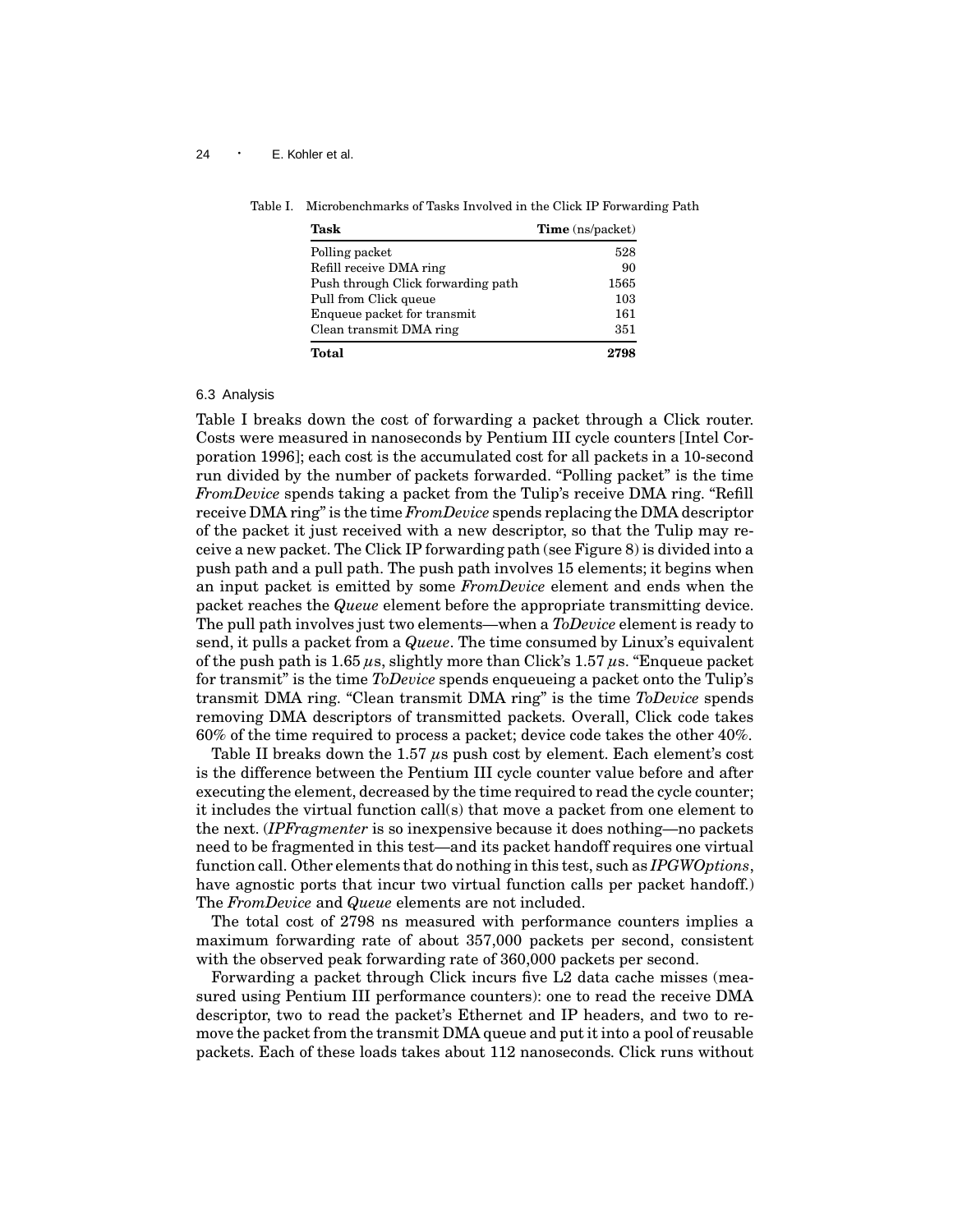| Element               | Time (ns) |
|-----------------------|-----------|
| Classifier            | 70        |
| Paint                 | 77        |
| Strip                 | 67        |
| <b>CheckIPHeader</b>  | 457       |
| <i>GetIPAddress</i>   | 120       |
| LookupIPRoute         | 140       |
| <i>DropBroadcasts</i> | 77        |
| CheckPaint            | 67        |
| <b>IPGWOptions</b>    | 63        |
| FixIPSrc              | 63        |
| <b>DecIPTTL</b>       | 119       |
| <b>IPFragmenter</b>   | 29        |
| <b>ARPQuerier</b>     | 106       |
| Subtotal              | 1455      |

Table II. Execution Times of Elements Involved in IP Forwarding, in Nanoseconds per Packet

incurring any other L2 data or instruction cache misses. 1295 instructions are retired during the forwarding of a packet, implying that significantly more complex Click configurations could be supported without exhausting the Pentium III's 16K L1 instruction cache.

# 6.4 Overhead of Modularity

Click's modularity imposes performance costs in two ways: the overhead of passing packets between elements, and the overhead of unnecessarily general element code.

Passing a packet from one element to the next causes either one or two virtual function calls, where a virtual function call includes loading the relevant function pointer from a virtual function table as well as an indirect jump through that function pointer. Indirect jumps take about 10 nanoseconds if the Pentium III's branch target buffer successfully predicts the target address, but can take dozens of nanoseconds if it fails. Most elements in the IP router use the simplified agnostic-port interface that causes two virtual function calls per packet handoff; the CPU usually predicts one call but doesn't predict the other. As a result, the total cost of packet handoff is about 70 nanoseconds. Thus, adding an empty element to a configuration graph usually adds 70 nanoseconds of overhead, and the IP router, with 16 elements on its forwarding path, has about 1  $\mu$ s of overhead. This overhead is avoidable—we have built tools that can automatically eliminate all virtual function calls from a Click configuration [Kohler 2000].

Several elements in the IP router configuration were implemented with more generality than the IP router requires. The best example is *Classifier*, which the IP router uses to classify Ethernet packets into ARP queries, ARP responses, and IP packets. However, *Classifier* can handle many classification tasks; at run time, it interprets a small data structure (derived from its configuration string) that tells it which packet data to examine. An element specialized for the IP router's classification task could use straight-line code with compiled-in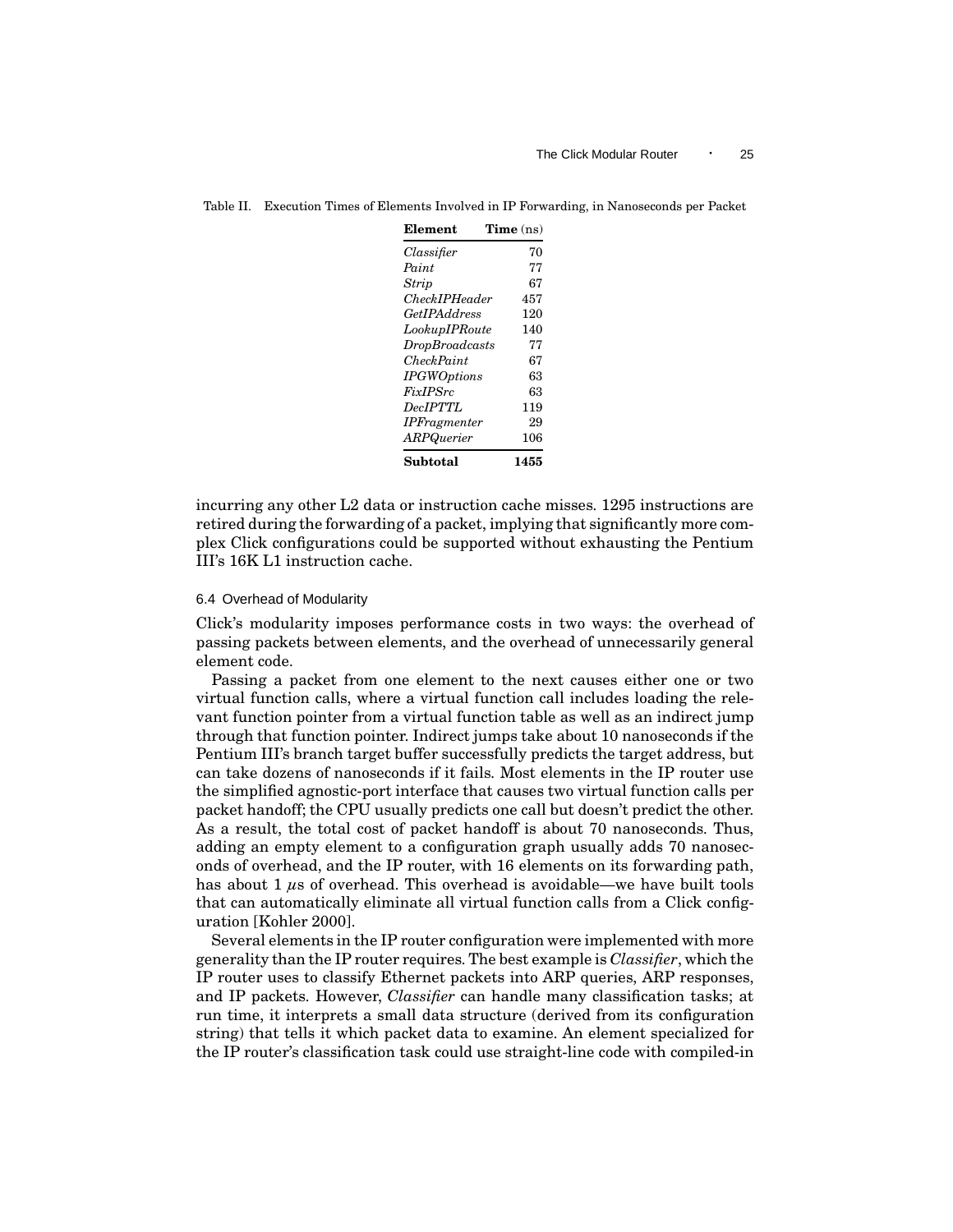<sup>26</sup> · E. Kohler et al.



Fig. 19. Another Click diffserv traffic conditioning block. This configuration fragment implements strict priority with three priority levels; in addition, the high-priority stream is rate-limited to 30,000 packets per second.

constants, avoiding interpretation overhead. We measured this overhead by writing such a specialized classifier. This element cost 24% less CPU time per packet than the generic *Classifier*, but even the generic *Classifier* takes only 4% of the per-packet CPU time expended inside the Click configuration. Since the rest of the IP router's elements offer less opportunity for specialization, we conclude that element generality has a relatively small effect on Click's performance.

To analyze the combined effects of these overheads, we wrote two single elements that combine much of the processing in Figure 8. These elements reduce the number of virtual function calls on the forwarding path, specialize some of the more general elements, and offer the compiler better opportunities for optimization. One element implements the functionality of *Paint*, *Strip*, *Check-IPHeader*, and *GetIPAddress*; the other, the functionality of *DropBroadcasts*, *CheckPaint*, *IPGWOptions*, *FixIPSrc*, *DecIPTTL*, and *IPFragmenter*. The resulting configuration is equivalent to Figure 8, but has only eight elements on the forwarding path instead of sixteen. The new configuration's push path processes an IP packet in 1.03 *µ*s instead of 1.57 *µ*s. When we add eight distinct do-nothing elements to the forwarding path of this new configuration, restoring the number of elements to sixteen, the packet processing time rises to 1.58  $\mu$ s. This suggests that the entire reduction from 1.57  $\mu$ s to 1.03  $\mu$ s is due to reducing the number of virtual function calls.

# 6.5 Differentiated Services Evaluation

Section 4.4 showed that Click can conveniently model Differentiated Services configurations; this section shows that Click can enforce diffserv policies using only packet scheduling elements like *PrioSched*. The test configuration involves three source hosts sending packets marked as high, medium, and low priority respectively. The router has a single 100 Mbit/s Ethernet output link. It uses the configuration in Figure 8 with each *Queue* replaced with Figure 19. The configuration queues each priority level separately; it also rate-limits the highest priority traffic to no more than 30,000 packets per second. The *Prio-Sched* packet scheduling element implicitly schedules CPU time as well as link bandwidth.

Figure 20 shows the results. The per-source sending rate varies along the *x* axis; the total input load on the router is three times the *x*-axis value. The *y* axis indicates how many packets per second the router forwarded from each of the sources. Once the per-source input rate rises above 30,000 packets per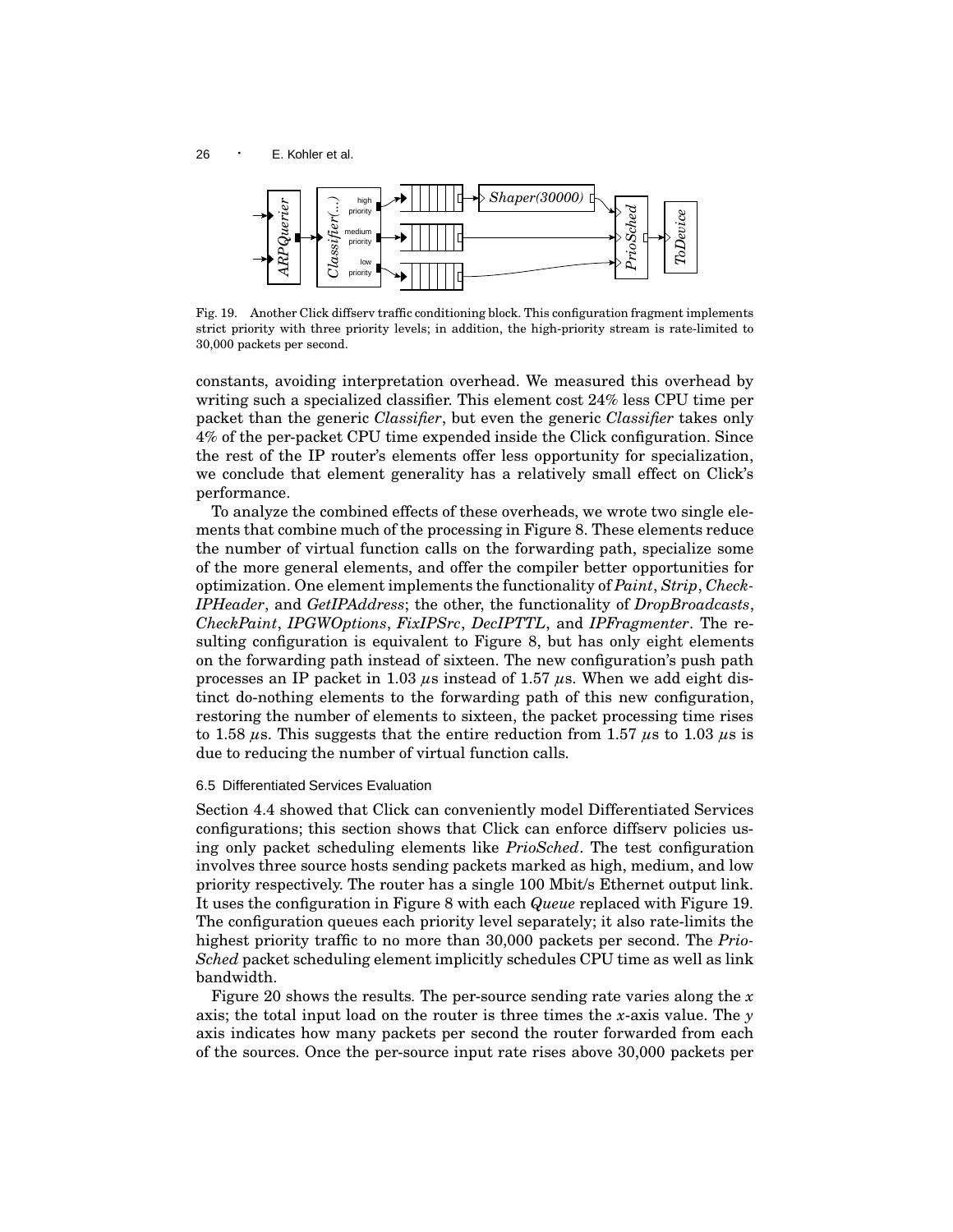

Fig. 20. Performance of the Click diffserv configuration in Figure 19. Three traffic sources send 64 byte UDP packets with three different priorities into a router with a single 100 Mbit/s output link. The sources send equal numbers of high, medium, and low-priority packets; the *x* axis indicates the input rate for each priority level.

second, the router starts dropping high-priority packets, since they are ratelimited. Above 57,000 packets per second, the output link is saturated, and medium priority packets start taking bandwidth away from low. Above 100,000 packets per second, the router runs out of CPU time, forcing the Ethernet controllers to drop packets. Since the controllers don't understand priority, they drop medium-priority packets as well as low. Each medium-priority packet that a controller drops leaves room on the output link for a low-priority packet, which is why the low-priority forwarding rate isn't driven down to zero.

There is probably no way to achieve perfect packet scheduling under overload; instead, a router should be engineered with sufficient processing power to carry all packets to the point where the priority decision is made. The Click user can approximate such a design by moving the classification and per-priority queues of Figure 19 earlier in the configuration—that is, nearer to *FromDevice* than *ToDevice*. This wastes less CPU time on lower priority packets that will eventually be dropped, because they travel through less of the configuration before reaching the drop point. Even with the priority decision late in the configuration, Click enforces priority reasonably well under overload and very well with ordinary loads.

# 7. RELATED WORK

The *x*-kernel [Hutchinson and Peterson 1991] is a framework for implementing and composing network protocols. It is intended for use at end nodes, where packet motion is vertical (between the network and user level) rather than horizontal (between network interfaces). Like a Click router, an *x*-kernel configuration is a graph of processing nodes, and packets are passed between nodes by virtual function calls. However, an *x*-kernel configuration graph is always acyclic and layered, as *x*-kernel nodes were intended to represent protocols in a protocol stack. This prevents cyclic configurations like our IP router. The *x*-kernel's inter-node communication protocols are more complex than Click's.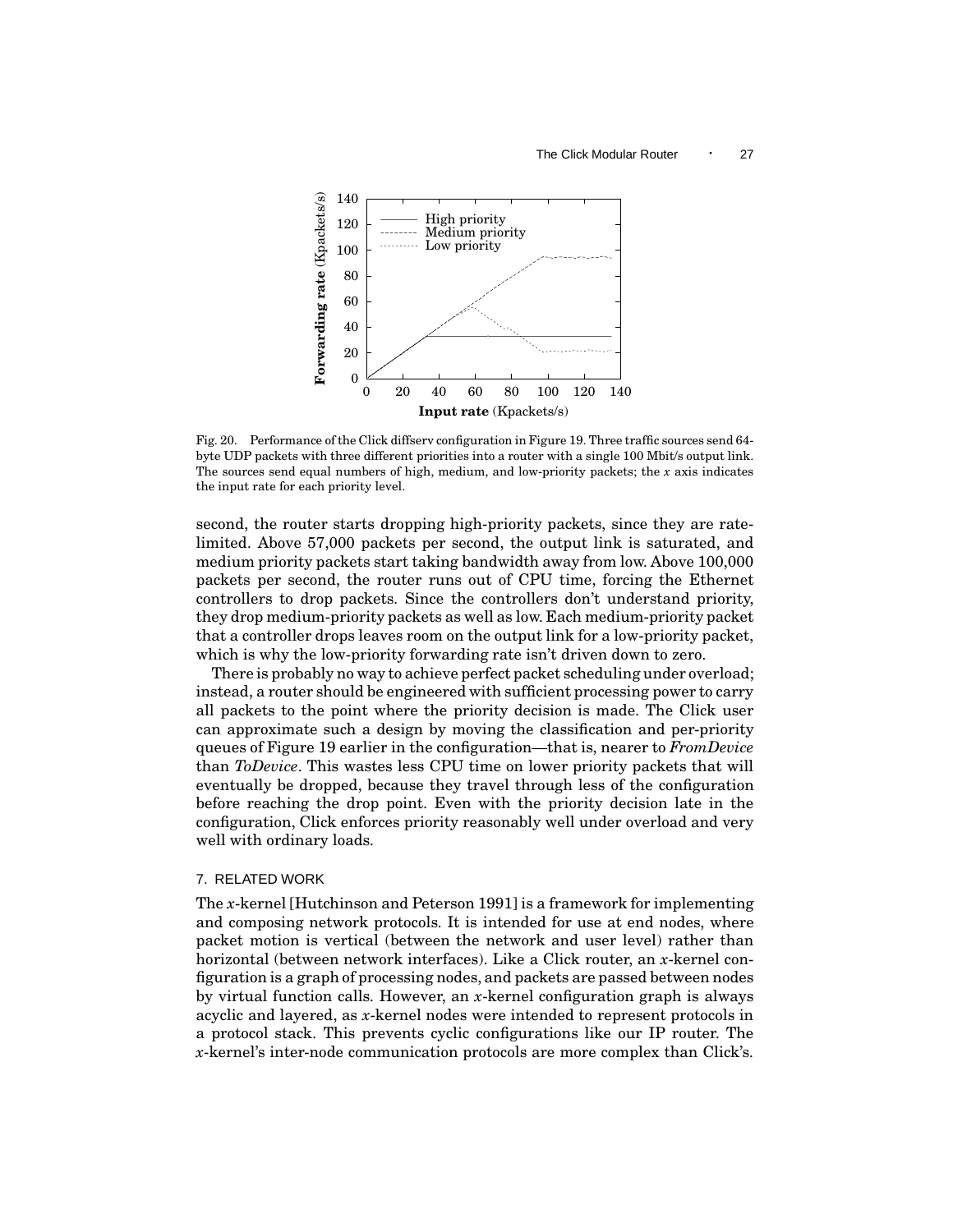Connections between nodes are bidirectional—packets travel up the graph to user level and down the graph to the network. Packets pass alternately through "protocol" nodes and "session" nodes, where the session nodes correspond to end-to-end network connections like TCP sessions. Bidirectional connections and session nodes are irrelevant to most routers.

Scout [Mosberger and Peterson 1996; Peterson et al. 1999] was designed for use as an operating system at end nodes, but it is better suited for routing than the *x*-kernel; for example, cyclic configurations are partially supported, and session nodes are not mandatory. Execution in Scout is centered on "paths", sequences of packet processing functions. Each path has implicit queues on its inputs and outputs; it is not clear, therefore, how many queues would appear in a complex configuration like the IP router, which is not amenable to linearization. Each path is run by a single thread and has a CPU priority, and packets are classified into the correct path as early as possible. For example, TCP/IP packets containing MPEG data can be routed immediately to the correct path, whose scheduling behavior might be specialized for MPEG. If desired, Click primitives can support some uses of paths: an early *Classifier* element could send MPEG-in-TCP-in-IP-in-Ethernet traffic into a special *Queue*, and the element that took packets off that *Queue* could be scheduled appropriately for MPEG data. However, Scout supports per-flow paths, where a path object is created for each individual network flow. This allows its CPU scheduler to treat flows independently; Click's CPU scheduler can only treat flow classes independently.

The UNIX System V STREAMS system [Ritchie 1984] is also built from composable packet processing modules. STREAMS modules include implicit queueing by default. Each module must be prepared for the next module's queue to fill up, and to respond by queueing or discarding or deferring the processing of incoming packets. Modules with multiple inputs or outputs must also make packet scheduling decisions. STREAMS' tendency to spread scheduling and queueing logic throughout the configuration conflicts with a router's need for precise control over these functions.

FreeBSD contains a modular networking system called Netgraph [Elischer and Cobbs 1998] whose nodes strongly resemble Click elements. Netgraph was designed for composing coarse-grained modules such as PPP encapsulation and other framing protocols. Configurations are built up dynamically; there are commands that add and delete nodes, and that connect and disconnect "hooks" (the equivalent of ports), but no external specification for a configuration. This supports on-line configuration modification somewhat more naturally than Click, but there is no way to analyze a Netgraph configuration off line or install a new configuration atomically.

ALTQ [Cho 1998], a system for configurable traffic management, is also shipped with FreeBSD. It contains several sophisticated queueing policies, but its configurability is limited to the specification of one queueing policy per output interface.

The router plugins system [Decasper et al. 1998; Decasper 1999] was designed to make IP routers more extensible. A router plugin is a software module executed when a classifier matches a particular flow. These classifiers can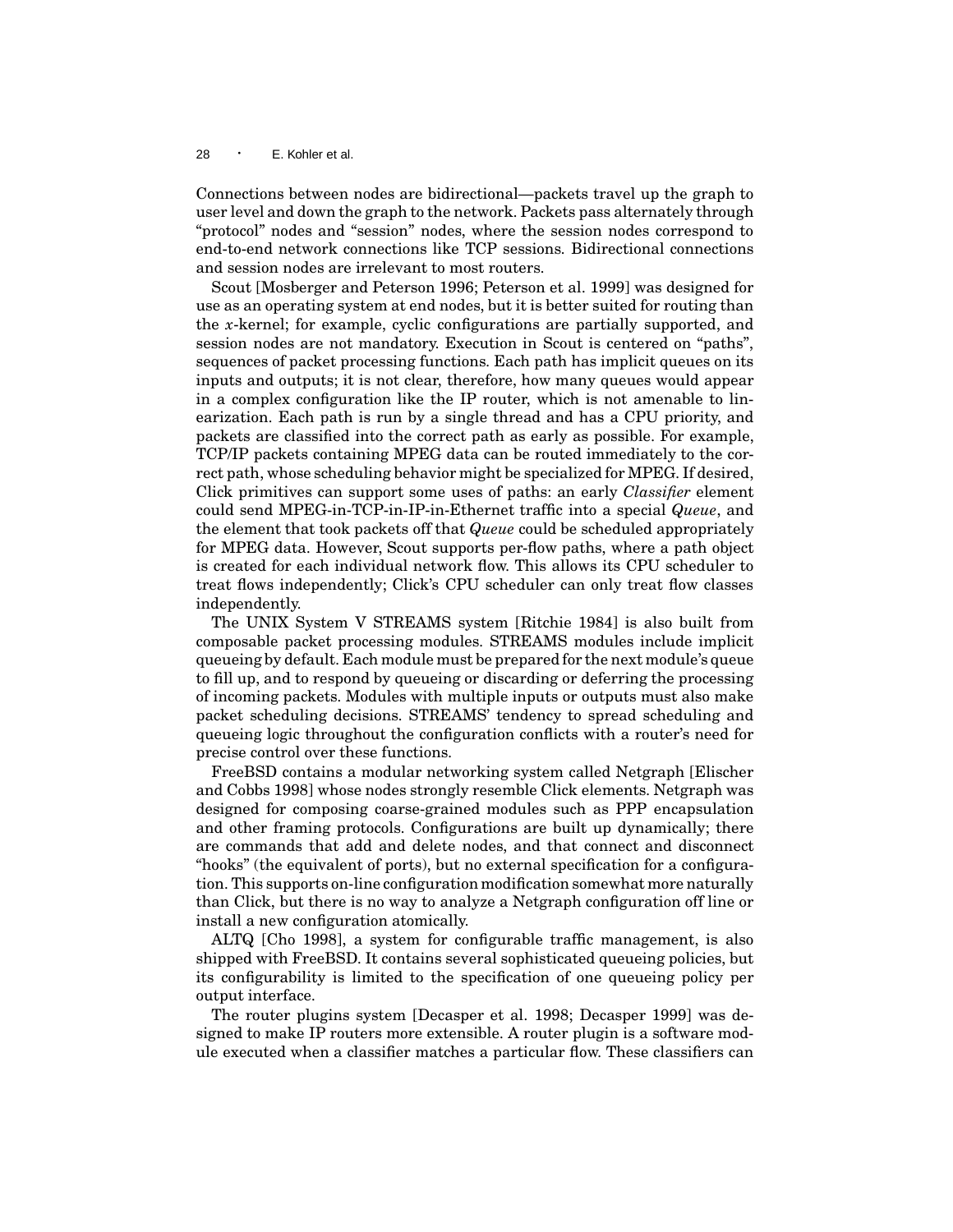be installed at any of several "gates". However, gates are fixed points in the IP forwarding path; there is no way to add new gates or to control the path itself.

To the best of our knowledge, commercial routers are difficult to extend, either because they use specialized hardware [Newman et al. 1998; Partridge et al. 1998] or because their software is proprietary. However, open router software does not necessarily make a router easily extensible. A network administrator could, in principle, implement new routing functions in Linux, but we expect few administrators have the time or ability to modify the monolithic Linux kernel. Click's modularity makes it easy to take advantage of its extensibility.

The active networking research program allows anyone to write code that will affect a router [Tennenhouse et al. 1997; Smith et al. 1999]. Click allows a trusted user to change any aspect of a router; active networking allows untrusted packets to decide how they should be routed. The two approaches are complementary, and Click may provide a good platform for active network research.

Click's polling implementation and device driver improvements were derived from previous work [Druschel et al. 1994; Mills 1988; Mogul and Ramakrishnan 1997; Wroclawski 1997].

# 8. CONCLUSION

Click is an open, extensible, and configurable router framework. The Click IP router demonstrates that real routers can be built from small, modular elements, and our performance analysis shows that modularity is compatible with good forwarding performance for PC hardware. IP router extensions for scheduling and dropping policies, complex queueing, and Differentiated Services simply require adding and rearranging a couple elements. Finally, Click is flexible enough to support other packet processing applications. The Click system is free software; it is available for download at http://www.pdos.lcs. mit.edu/click/.

# APPENDIX

#### ELEMENT GLOSSARY

This section lists 38 of the approximately 130 elements included with version 1.1 of the Click software. Each entry follows this format:

*ElementName(configuration arguments)* Push, pull, or agnostic (specifies port types). Port descriptions (packet types and numbers of ports). Description.

More detailed descriptions are accessible on line at http://www.pdos.lcs.mit. edu/click/doc/.

*ARPQuerier(...)* Push. First input takes IP packets, second input takes ARP responses with Ethernet headers. Output emits ARP queries and IP-in-Ethernet packets. Uses ARP to find the Ethernet address corresponding to each input IP packet's destination IP address annotation; encapsulates the packet in an Ethernet header with that destination Ethernet address.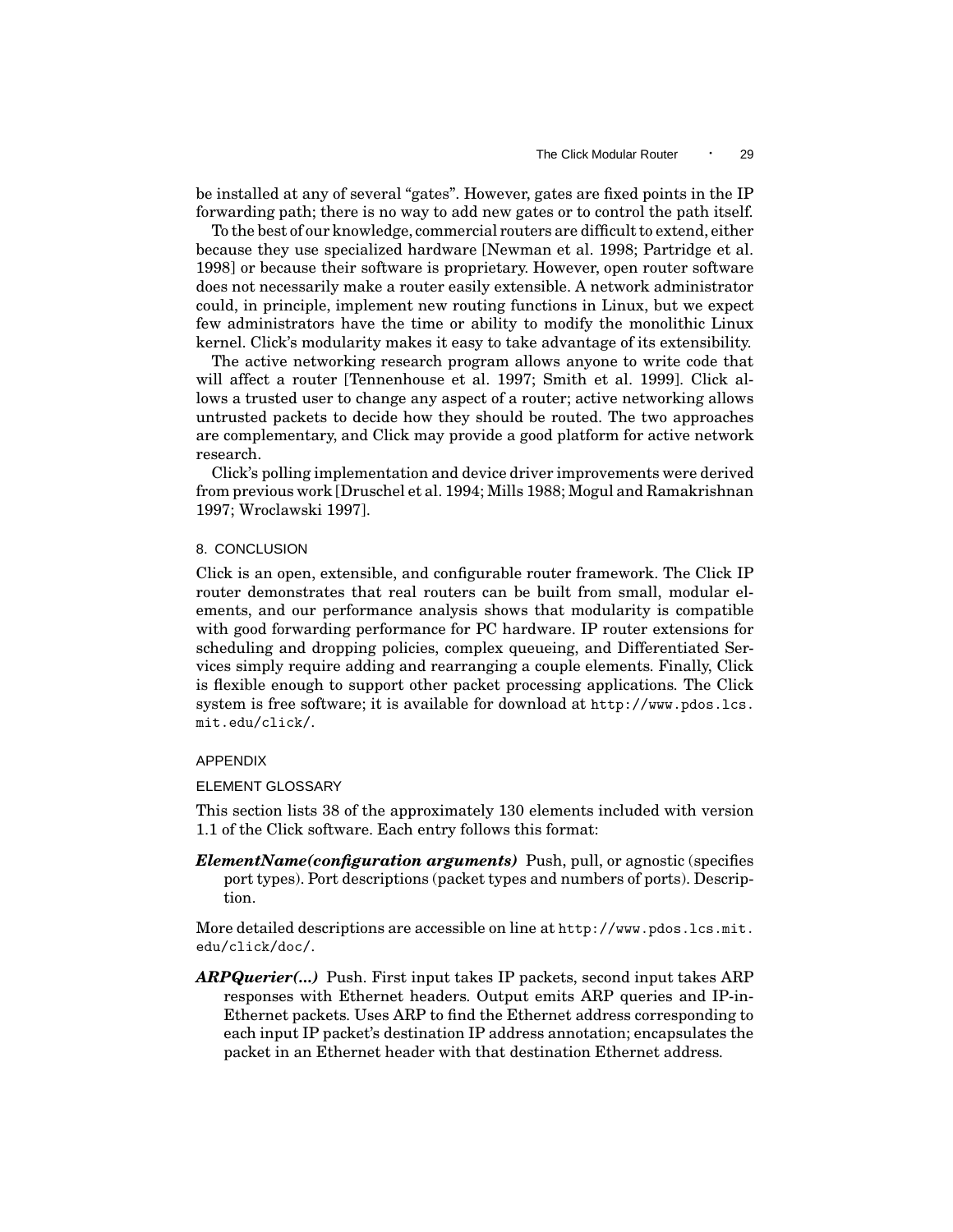- *ARPResponder(ip eth, ...)* Agnostic. Input takes ARP queries, output emits ARP responses. Responds to ARP queries for IP address *ip* with the static Ethernet address *eth*.
- *CheckIPHeader(...)* Agnostic. Input takes IP packets. Discards packets with invalid IP length, source address, or checksum fields; forwards valid packets unchanged.
- *CheckPaint(p)* Agnostic. Input takes any packet. Forwards packets with paint annotation *p* to both outputs; otherwise just to first.
- *Classifier(...)* Push. Input takes any packet. Examines packet data according to a set of classifiers, one classifier per output port. Forwards packet to output port corresponding to the first classifier that matched. Example classifier: "*12/0800*" checks that the packet's data bytes 12 and 13 contain values 8 and 0, respectively. See also *IPClassifier*.
- *DecIPTTL* Agnostic. Input takes IP packets. Decrements input packets' IP time-to-live field. If the packet is still live, incrementally updates IP checksum and sends modified packet to first output; if it has expired, sends unmodified packet to second output.
- *Discard* Push. Discards all input packets.
- *DropBroadcasts* Agnostic. Input takes any packet. Discards packets that arrived as link-level broadcasts; forwards others unchanged.
- *EtherSpanTree* Agnostic. Inputs take IEEE 802.1d messages. Implements the IEEE 802.1d spanning tree algorithm for Ethernet switches.
- *EtherSwitch* Push. Inputs take Ethernet packets; one input per output. Learning, forwarding Ethernet switch. Learns the interfaces corresponding to Ethernet addresses by examining input packets' source addresses; forwards packets to the correct output port, or broadcasts them if the destination Ethernet address is not yet known.
- *FixIPSrc(ip)* Agnostic. Input takes IP packets. Sets the IP header's source address field to the static IP address *ip* if the packet's Fix IP Source annotation is set; forwards other packets unchanged.
- *FromDevice(devicename)* Push. No inputs. Sends packets to its single output as they arrive from a Linux device driver.
- *FromLinux(devicename, ip/netmask)* Push. No inputs. Installs into Linux a fake Ethernet device *devicename* and a routing table entry that sends packets for *ip/netmask* to that fake device. The result is that packets generated at the router host and destined for *ip/netmask* are emitted on *From-Linux*'s single output as they arrive from Linux.
- *GetIPAddress(16)* Agnostic. Input takes IP packets. Copies the IP header's destination address field (offset 16 in the IP header) into the destination IP address annotation; forwards packets unchanged.
- *HashDemux(offset, length)* Push. Input takes any packet; arbitrary number of outputs. Forwards packet to one of its outputs, chosen by a hash bytes  $[offset, offset + length)$  of the packet's data.
- *ICMPError(ip, type, code)* Agnostic. Input takes IP packets, output emits ICMP error packets. Encapsulates first part of input packet in ICMP error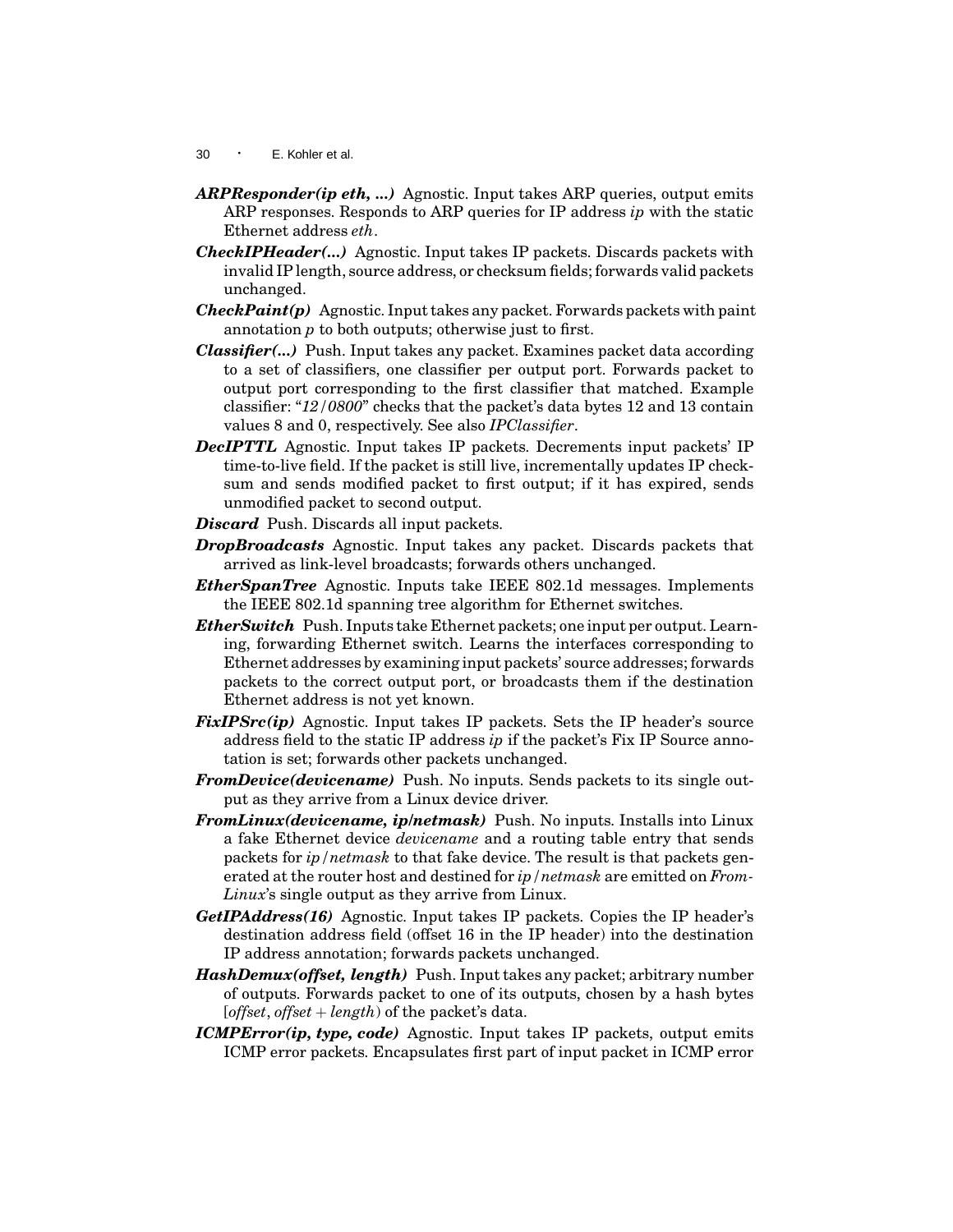header with source address *ip*, error type *type*, and error code *code*. Sets the Fix IP Source annotation on output packets.

- *IPClassifier(...)* Push. Input takes IP packets. Examines packet data according to a set of classifiers, one classifier per output port. Forwards packet to output port corresponding to the first classifier that matched. Example classifier: "*ip src 1.0.0.1 and dst tcp port www*" checks that the packet's source IP address is 1.0.0.1, its IP protocol is 6 (TCP), and its destination TCP port is 80. See also *Classifier*.
- *IPEncap(p, ipsrc, ipdst)* Agnostic. Input takes any packet, output emits IP packets. Encapsulates input packets in an IP header with protocol *p*, source address *ipsrc*, and destination address *ipdst*.
- *IPFragmenter(mtu)* Push. Input takes IP packets. Fragments IP packets larger than *mtu*; sends fragments, and packets smaller than *mtu*, to first output. Too-large packets with the don't-fragment IP header flag set are sent unmodified to the second output.
- *IPGWOptions* Agnostic. Input takes IP packets. Processes IP Record Route and Timestamp options; packets with invalid options are sent to the second output.
- *LookupIPRoute(table)* Push. Input takes IP packets with valid destination IP address annotations. Arbitrary number of outputs. Looks up input packets' destination annotations in a static routing table specified in the configuration string. Forwards each packet to the output port specified in the resulting routing table entry; sets its destination annotation to the resulting gateway address, if any.
- *Meter(r)* Push. Input takes any packet. Sends packets to first output if recent input rate averages  $\lt r$ , second output otherwise. Multiple rate arguments are allowed.
- *Paint(p)* Agnostic. Input takes any packet. Sets each input packet's paint annotation to *p* before forwarding it.
- *PrioSched* Pull. Inputs take any packet; one output port, arbitrary number of input ports. Responds to pull requests by trying inputs in numeric order, returning the first packet it receives. Thus, lower-numbered inputs have priority.
- *Queue(n)* Push input, pull output. Input takes any packet. Stores packets in a FIFO queue; maximum queue capacity is *n*.
- *RED(min-thresh, max-thresh, max-p)* Agnostic. Inputtakes any packet. Drops packets probabilistically according to the Random Early Detection algorithm [Floyd and Jacobson 1993] with the given parameters; forwards other packets unchanged. Examines nearby router queue lengths when making its drop decision.
- *RoundRobinSched* Pull. Inputs take any packet; one output port, arbitrary number of input ports. Responds to pull requests by trying inputs in roundrobin order; returns the first packet it receives. It first tries the input port just after the one that succeeded on the last pull request.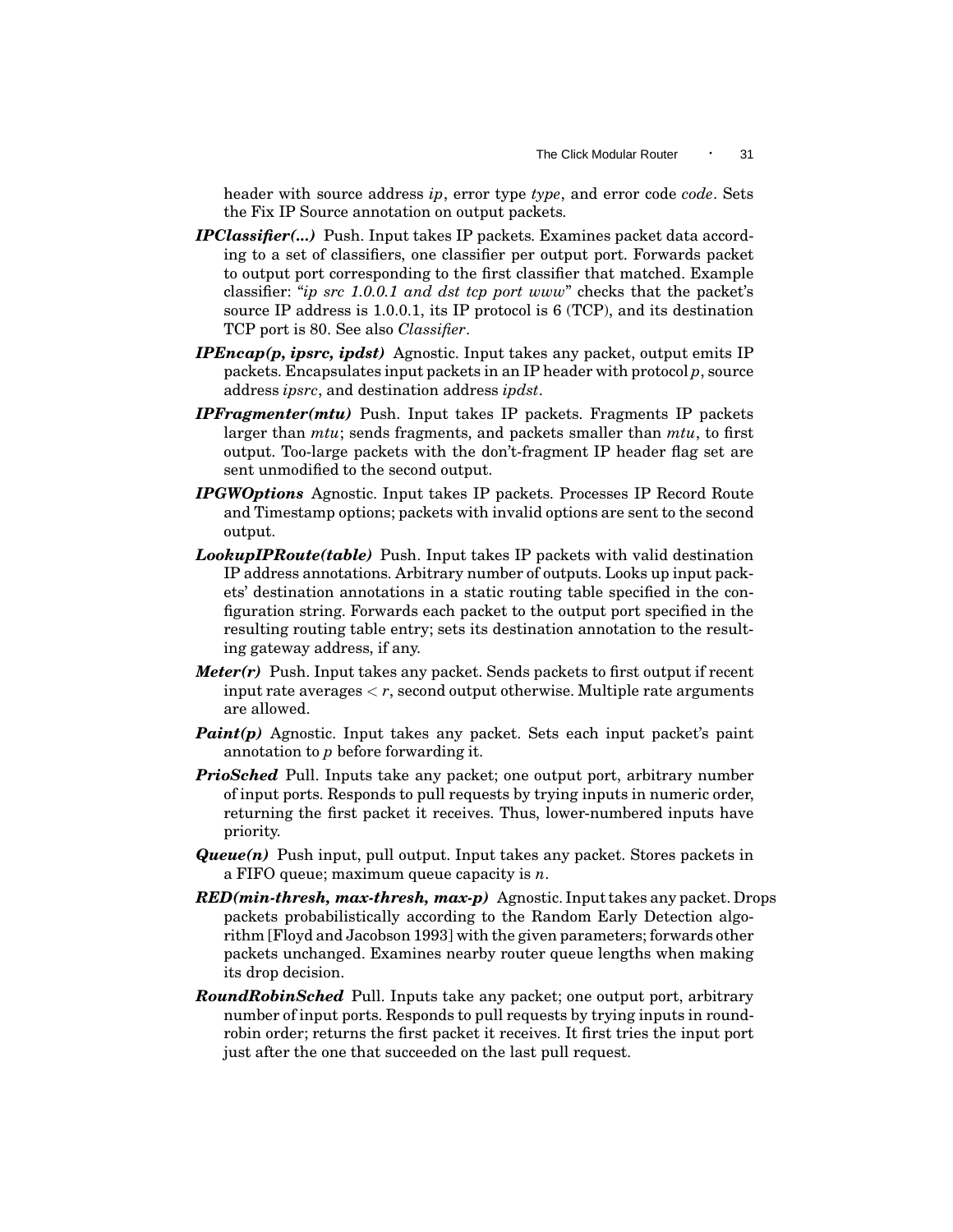- *ScheduleInfo(elementname param, ...)* No inputs or outputs. Specifies elements' initial task queue scheduling parameters by element name. Each scheduling parameter is a real number; an element with parameter 2*p* will be scheduled twice as often as an element with parameter *p*.
- *ScheduleLinux* No inputs or outputs. Places itself on the task queue, and returns to Linux's scheduler every time it is run.
- *SetIPAddress(ip)* Agnostic. Input takes IP packets. Sets each packet's destination IP address annotation to the static IP address *ip*. Forwards modified packets to first output.
- *SetIPDSCP(c)* Agnostic. Input takes IP packets. Sets each packet's IP diffserv code point field [Nichols et al. 1998] to *c* and incrementally updates the IP header checksum. Forwards modified packets to first output.
- *Shaper(n)* Pull. Input takes any packet. Simple pull traffic shaper: forwards at most *n* pull requests per second to its input. Pull requests over that rate get a null pointer in response.
- *Strip(n)* Agnostic. Input takes any packet. Strips off each packet's first *n* bytes; forwards modified packets to first output.
- *StripIPHeader* Agnostic. Input takes IP packets. Strips off each packet's IP header, including any options; forwards modified packets to first output.
- *Suppressor* Agnostic. Inputs take any packet; arbitrary number of input ports, same number of output ports. Normally forwards packets arriving on each input port to the corresponding output port. A method interface allows other elements to ask *Suppressor* to drop packets arriving on particular input ports.
- *Tee(n)* Push. Input takes any packet; *n* output ports. Forwards each input packet to all *n* output ports.
- *ToDevice(device)* Pull. Inputtakes Ethernet packets; no outputs. Hands packets to a Linux device driver for transmission. Activates pull requests only when the device is ready.
- *ToLinux* Push. Input takes Ethernet packets; Linux will ignore the Ethernet header except for the protocol field. No outputs. Hands input packets to Linux's default network input software.

# ACKNOWLEDGMENTS

Massimiliano Poletto helped us enormously with tests and benchmarks. We also thank Alex Snoeren for his work on the IPsec elements, Chuck Blake for help with hardware, and Hari Balakrishnan, Daniel Jackson, Greg Minshall, John Wroclawski, Chandu Thekkath, and the anonymous reviewers for their helpful comments.

### **REFERENCES**

- BAKER, F. 1995. Requirements for IP Version 4 routers. RFC 1812 (June), Internet Engineering Task Force. ftp://ftp.ietf.org/rfc/rfc1812.txt.
- BLAKE, S., BLACK, D., CARLSON, M., DAVIES, E., WANG, Z., AND WEISS, W. 1998. An architecture for differentiated services. RFC 2475 (Dec.), Internet Engineering Task Force. ftp://ftp.ietf. org/rfc/rfc2475.txt.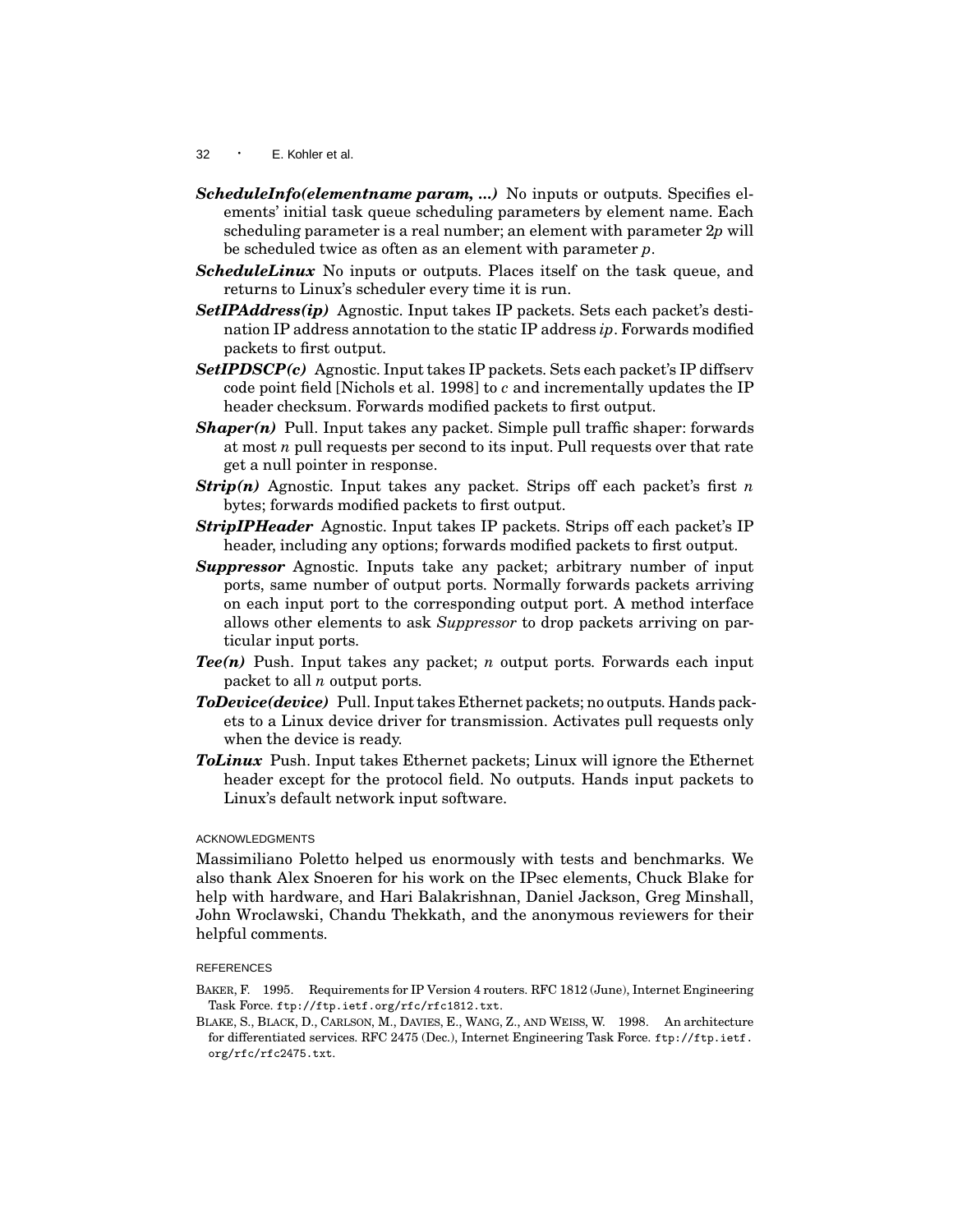- CHO, K. 1998. A framework for alternate queueing: towards traffic management by PC-UNIX based routers. In *Proc. USENIX 1998 Annual Technical Conference* (June 1998), pp. 247–258.
- CISCO CORPORATION. 1999. Distributed WRED. Technical report. http://www.cisco.com/ univercd/cc/td/doc/product/software/ios111/cc111/wred.htm, as of January 2000.
- CLARK, D. 1985. The structuring of systems using upcalls. In *Proc. of the 10th ACM Symposium on Operating Systems Principles (SOSP)* (Dec. 1985), pp. 171–180.
- DECASPER, D., DITTIA, Z., PARULKAR, G., AND PLATTNER, B. 1998. Router plugins: A software architecture for next generation routers. In *Proc. ACM SIGCOMM Conference (SIGCOMM '98)* (Oct. 1998), pp. 229–240.
- DECASPER, D. S. 1999. *A software architecture for next generation routers*. Ph. D. thesis, Swiss Federal Institute of Technology, Zurich.
- DEGERMARK, M., BRODNIK, A., CARLSSON, S., AND PINK, S. 1997. Small forwarding tables for fast routing lookups. In *Proc. ACM SIGCOMM Conference (SIGCOMM '97)* (Oct. 1997), pp. 3–14.
- DIGITAL EQUIPMENT CORPORATION. 1998. DIGITAL Semiconductor 21140A PCI Fast Ethernet LAN Controller Hardware Reference Manual. http://developer.intel.com/design/network/ manuals.
- DRUSCHEL, P., PETERSON, L., AND DAVIE, B. 1994. Experiences with a high-speed network adaptor: A software perspective. In *Proc. ACM SIGCOMM Conference (SIGCOMM '94)* (Aug. 1994), pp. 2–13.
- ELISCHER, J. AND COBBS, A. 1998. The Netgraph networking system. Technical report (Jan.), Whistle Communications. http://www.elischer.com/netgraph/, as of July 2000.
- FLOYD, S. AND JACOBSON, V. 1993. Random early detection gateways for congestion avoidance. *IEEE/ACM Trans. Networking 1*, 4 (Aug.), 397–413.
- HUTCHINSON, N. C. AND PETERSON, L. L. 1991. The *x*-kernel: an architecture for implementing network protocols. *IEEE Trans. Software Engineering 17*, 1 (Jan.), 64–76.
- INTEL CORPORATION. 1996. Pentium Pro Family Developer's Manual, Volume 3. http:// developer.intel.com/design/pro/manuals.
- KOHLER, E. 2000. *The Click modular router*. Ph. D. thesis, Laboratory for Computer Science, Massachusetts Institute of Technology.
- LAKSHMAN, T. V., NEIDHARDT, A., AND OTT, T. J. 1996. The drop from front strategy in TCP and in TCP over ATM. In *Proc. IEEE Infocom*, Volume 3 (March 1996), pp. 1242–1250.
- MCCANNE, S. AND JACOBSON, V. 1993. The BSD packet filter: A new architecture for user-level packet capture. In *Proc. Winter 1993 USENIX Conference* (Jan. 1993), pp. 259–269.
- MCKENNEY, P. E. 1990. Stochastic fairness queueing. In *Proc. IEEE Infocom*, Volume 2 (June 1990), pp. 733–740.
- MILLS, D. L. 1988. The Fuzzball. In *Proc. ACM SIGCOMM Conference (SIGCOMM '88)* (Aug. 1988), pp. 115–122.
- MOGUL, J. C. AND RAMAKRISHNAN, K. K. 1997. Eliminating receive livelock in an interruptdriven kernel. *ACM Trans. Computer Systems 15*, 3 (Aug.), 217–252.
- MORRIS, R., KOHLER, E., JANNOTTI, J., AND KAASHOEK, M. F. 1999. The Click modular router. In *Proc. of the 17th ACM Symposium on Operating Systems Principles (SOSP)* (Dec. 1999), pp. 217–231.
- MOSBERGER, D. AND PETERSON, L. L. 1996. Making paths explicit in the Scout operating system. In *Proc. 2nd Symposium on Operating Systems Design and Implementation (OSDI '96)* (Oct. 1996), pp. 153–167.
- NEWMAN, P., MINSHALL, G., AND LYON, T. L. 1998. IP switching—ATM under IP. *IEEE/ACM Trans. Networking 6*, 2 (April), 117–129.
- NICHOLS, K., BLAKE, S., BAKER, F., AND BLACK, D. 1998. Definition of the Differentiated Services field (DS field) in the IPv4 and IPv6 headers. RFC 2474 (Dec.), Internet Engineering Task Force. ftp://ftp.ietf.org/rfc/rfc2474.txt.
- PARTRIDGE, C., CARVEY, P. P., BURGESS, E., CASTINEYRA, I., CLARKE, T., GRAHAM, L., HATHAWAY, M., HERMAN, P., KING, A., KOHALMI, S., MA, T., MCALLEN, J., MENDEZ, T., MILLIKEN, W. C., PETTYJOHN, R., ROKOSZ, J., SEEGER, J., SOLLINS, M., STORCH, S., TOBER, B., TROXEL, G. D., WAITZMAN, D.,